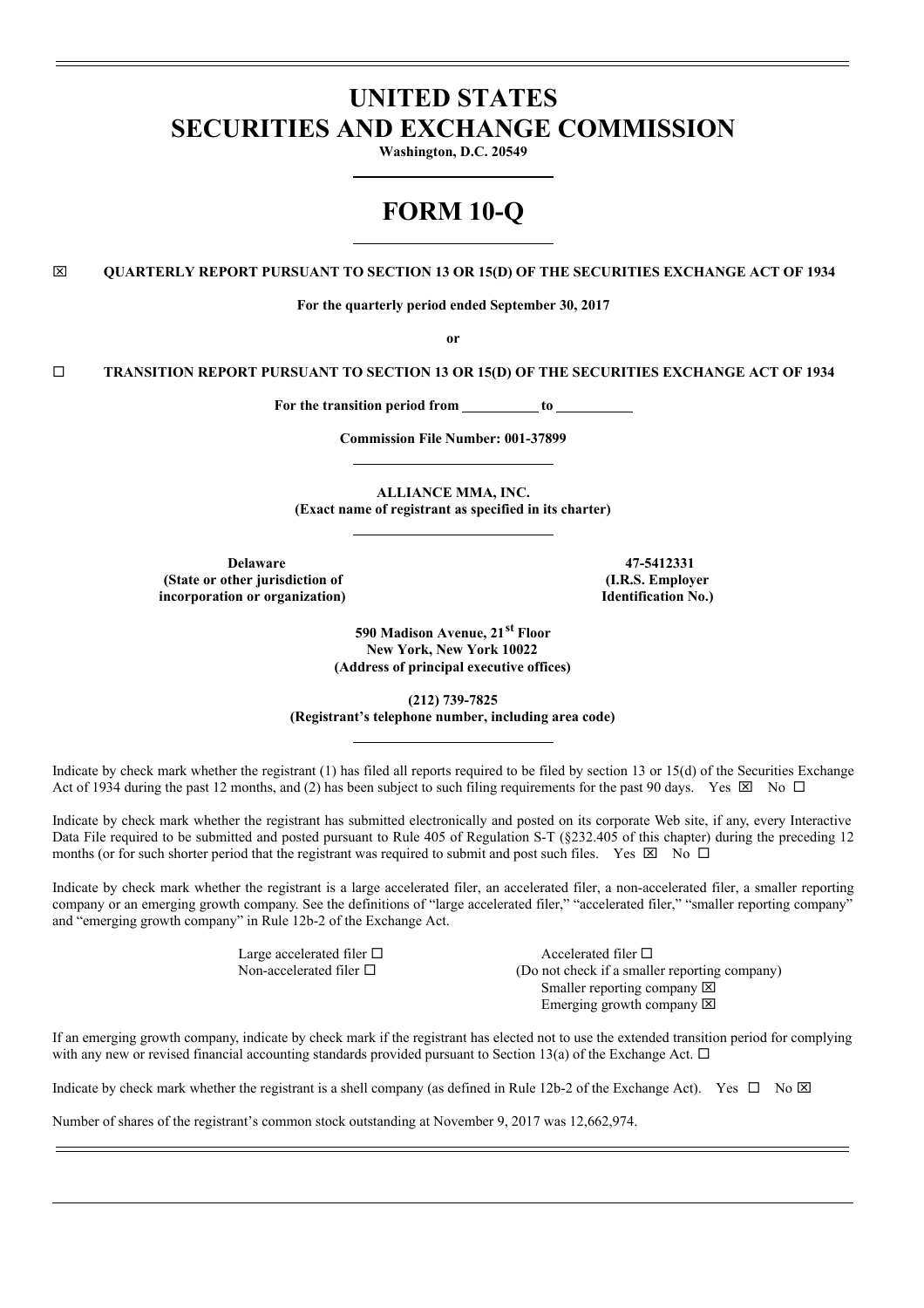# **Alliance MMA, Inc. Form 10-Q - Quarterly Report**

# **For the Quarter Ended September 30, 2017**

# **TABLE OF CONTENTS**

|                   |                                                                                                               | Page           |
|-------------------|---------------------------------------------------------------------------------------------------------------|----------------|
|                   | <b>PART I - FINANCIAL INFORMATION</b>                                                                         | 3              |
| Item 1.           | <b>Financial Statements (Unaudited)</b>                                                                       | 3              |
|                   | Condensed Consolidated Balance Sheets as of September 30, 2017 and December 31, 2016                          | 3              |
|                   | Condensed Consolidated Statements of Operations - Three and Nine Months Ended September 30, 2017 and<br>2016  | $\overline{4}$ |
|                   | Condensed Consolidated Statement of Changes in Stockholders' Equity – Nine Months Ended September 30,<br>2017 | 5              |
|                   | Condensed Consolidated Statements of Cash Flows - Nine Months Ended September 30, 2017 and 2016               | 6              |
|                   | <b>Notes to Condensed Consolidated Financial Statements</b>                                                   | $\overline{7}$ |
| Item 2.           | Management's Discussion and Analysis of Financial Condition and Results of Operations                         | 15             |
| Item 3.           | Quantitative and Qualitative Disclosures About Market Risk (Not Applicable)                                   | 19             |
| Item 4.           | <b>Controls and Procedures</b>                                                                                | 20             |
|                   | <b>PART II - OTHER INFORMATION</b>                                                                            | 21             |
| Item 1.           | <b>Legal Proceedings</b>                                                                                      | 21             |
| Item 1A.          | <b>Risk Factors</b>                                                                                           | 21             |
| Item 2.           | Unregistered Sales of Equity Securities and Use of Proceeds (Not Applicable)                                  | 21             |
| Item 3.           | Defaults Upon Senior Securities (Not Applicable)                                                              | 21             |
| Item 4.           | Mine Safety Disclosures (Not Applicable)                                                                      | 21             |
| Item 5.           | Other Information (Not Applicable)                                                                            | 21             |
| Item 6.           | Exhibits                                                                                                      | 22             |
| <b>Signatures</b> |                                                                                                               | 23             |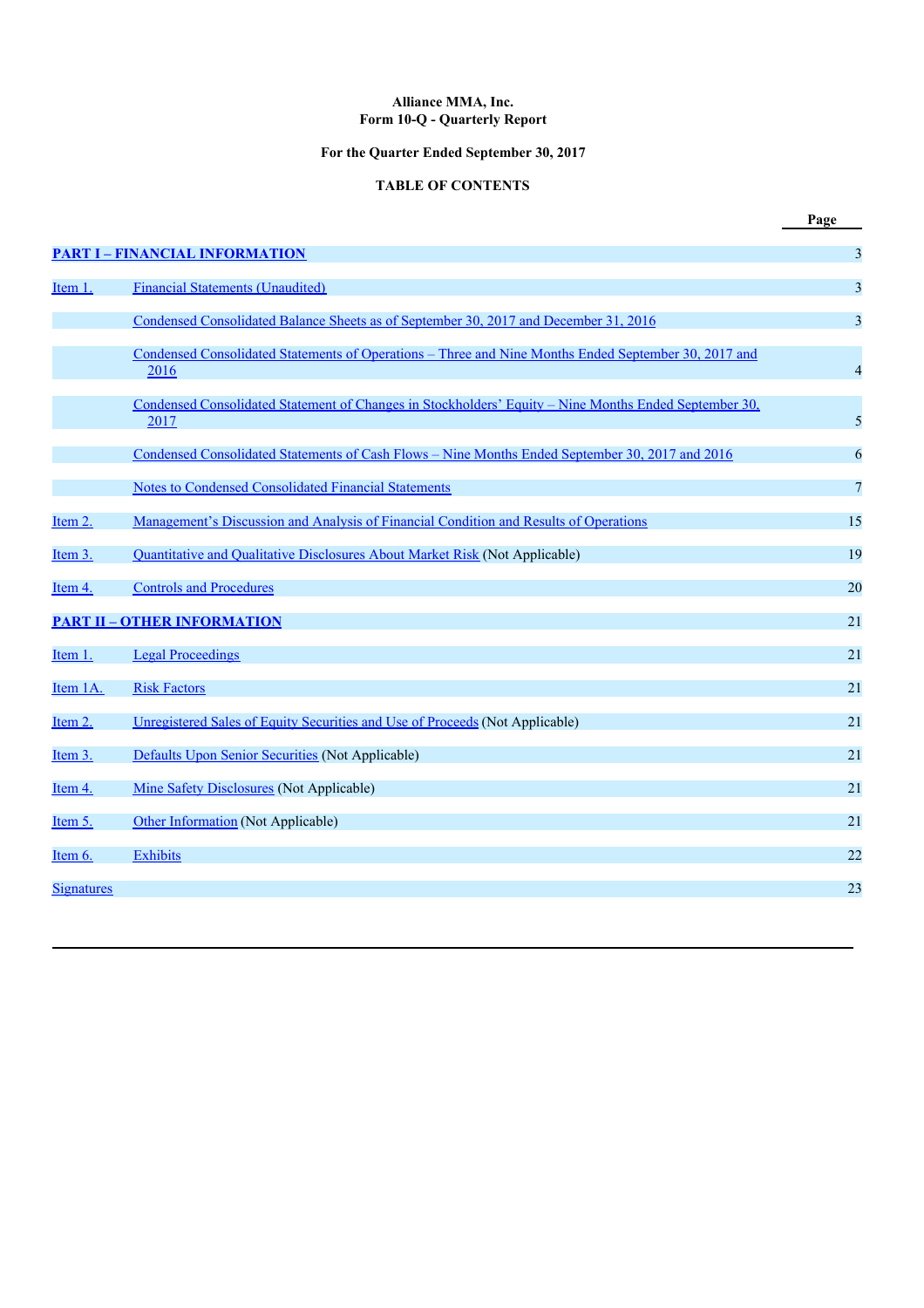# **PART I—FINANCIAL INFORMATION**

# **Item 1. Financial Statements**

# **Alliance MMA, Inc. Condensed Consolidated Balance Sheets** *(Unaudited)*

|                                                                                                                      |    | September 30,<br>2017 |              | December 31,<br>2016 |  |
|----------------------------------------------------------------------------------------------------------------------|----|-----------------------|--------------|----------------------|--|
| <b>ASSETS</b>                                                                                                        |    |                       |              |                      |  |
| Current assets:                                                                                                      |    |                       |              |                      |  |
| Cash                                                                                                                 | \$ | 1,035,697             | $\mathbb{S}$ | 4,678,473            |  |
| Accounts receivable, net of allowance for doubtful accounts of \$0 as of September 30, 2017 and<br>December 31, 2016 |    | 421,095               |              | 8,450                |  |
| Prepaid expenses                                                                                                     |    | 57,201                |              | 134,852              |  |
| Total current assets                                                                                                 |    | 1,513,993             |              | 4,821,775            |  |
|                                                                                                                      |    |                       |              |                      |  |
| Property and equipment, net                                                                                          |    | 249,052               |              | 122,312              |  |
| Intangible assets, net                                                                                               |    | 5,449,091             |              | 5,780,213            |  |
| Goodwill                                                                                                             |    | 6,470,225             |              | 3,271,815            |  |
| <b>Total assets</b>                                                                                                  | S  | 13,682,361            | S.           | 13,996,115           |  |
| <b>LIABILITIES AND STOCKHOLDERS' EQUITY</b>                                                                          |    |                       |              |                      |  |
| Current liabilities:                                                                                                 |    |                       |              |                      |  |
| Accounts payable and accrued liabilities                                                                             | \$ | 856,163               | \$           | 284,361              |  |
| Earn out liability                                                                                                   |    | 310,000               |              |                      |  |
| Customer deposits                                                                                                    |    | 117,761               |              |                      |  |
| Total current liabilities                                                                                            |    | 1,283,924             |              | 284,361              |  |
| Long-term deferred tax liabilities                                                                                   |    | 64,867                |              |                      |  |
| Commitments and contingencies (Note 5)                                                                               |    |                       |              |                      |  |
| Stockholders' equity:                                                                                                |    |                       |              |                      |  |
| Preferred stock, \$.001 par value; 5,000,000 shares authorized and no shares issued and outstanding                  |    |                       |              |                      |  |
| Common stock, \$.001 par value; 45,000,000 shares authorized at September 30, 2017 and December                      |    |                       |              |                      |  |
| 31, 2016; 12,272,974 and 9,022,308 shares issued and outstanding, respectively                                       |    | 12,273                |              | 9,022                |  |
| Additional paid-in capital                                                                                           |    | 24,003,109            |              | 18,248,582           |  |
| Accumulated deficit                                                                                                  |    | (11,681,812)          |              | (4,545,850)          |  |
| Total stockholders' equity                                                                                           |    | 12,333,570            |              | 13,711,754           |  |
| Total liabilities and stockholders' equity                                                                           | \$ | 13,682,361            | \$           | 13,996,115           |  |

*The accompanying notes are an integral part of these unaudited condensed consolidated financial statements.*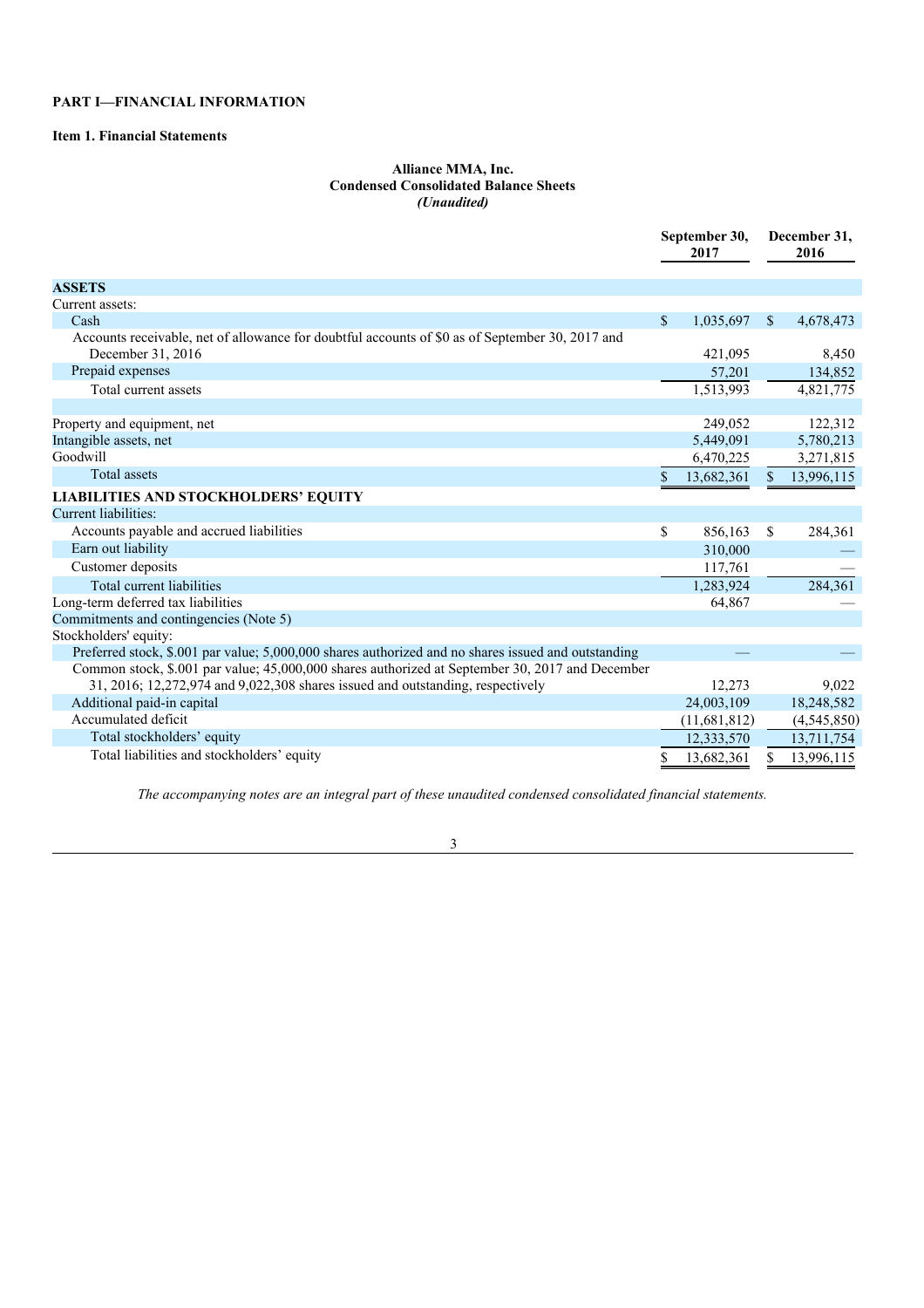# **Alliance MMA, Inc. Condensed Consolidated Statements of Operations** *(Unaudited)*

|                                                                                  | <b>Three Months Ended</b><br>September 30, |             |     | <b>Nine Months Ended</b><br>September 30, |    |               |               |               |
|----------------------------------------------------------------------------------|--------------------------------------------|-------------|-----|-------------------------------------------|----|---------------|---------------|---------------|
|                                                                                  |                                            | 2017        |     | 2016                                      |    | 2017          |               | 2016          |
| Revenue, net                                                                     |                                            | 1,050,450   | \$. |                                           | S. | 2,919,660     | <sup>\$</sup> |               |
| Cost of revenue                                                                  |                                            | 774,671     |     |                                           |    | 1,881,153     |               |               |
| Gross profit                                                                     |                                            | 275,779     |     |                                           |    | 1,038,507     |               |               |
| Operating expenses                                                               |                                            |             |     |                                           |    |               |               |               |
| General and administrative                                                       |                                            | 1,752,560   |     | 357,826                                   |    | 6,494,294     |               | 2,994,356     |
| Professional and consulting fees                                                 |                                            | 218,320     |     | 237,585                                   |    | 912,767       |               | 419,996       |
| Total operating expenses                                                         |                                            | 1,970,880   |     | 595,411                                   |    | 7,407,061     |               | 3,414,352     |
| Loss from operations                                                             |                                            | (1,695,101) |     | (595,411)                                 |    | (6,368,554)   |               | (3, 414, 352) |
| Other income                                                                     |                                            | 672         |     |                                           |    | 217           |               |               |
| Loss before provision for income taxes                                           |                                            | (1,694,429) |     | (595, 411)                                |    | (6,368,337)   |               | (3,414,352)   |
| Provision for income taxes                                                       |                                            | 767,625     |     |                                           |    | 767,625       |               |               |
| Net loss                                                                         |                                            | (2,462,054) |     | (595, 411)                                |    | (7, 135, 962) |               | (3,414,352)   |
| Net loss per share, basic and diluted                                            |                                            | (0.23)      |     | (0.11)                                    |    | (0.74)        |               | (0.65)        |
| Weighted average shares used to compute net loss per share, basic<br>and diluted |                                            | 10,714,200  |     | 5,289,882                                 |    | 9,608,042     |               | 5,289,221     |

*The accompanying notes are an integral part of these unaudited condensed consolidated financial statements.*

# 4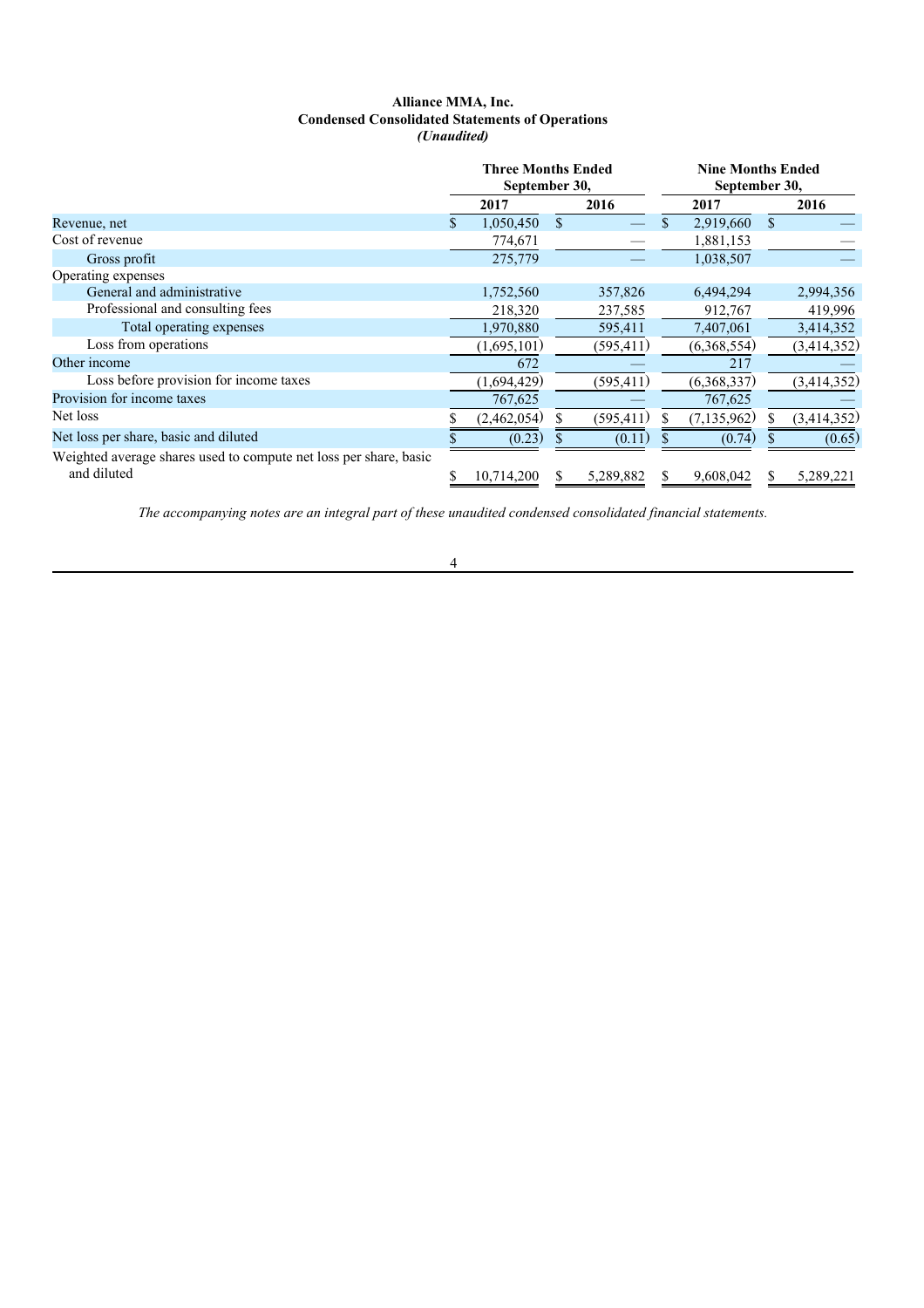# **Alliance MMA, Inc. Condensed Consolidated Statement of Changes In Stockholders' Equity** *(Unaudited)*

|                                                                                                      |               | <b>Preferred Stock</b><br><b>Common Stock</b> |               | <b>Additional</b><br>Paid-in | Accumulated   | <b>Total</b><br>Stockholders'      |               |
|------------------------------------------------------------------------------------------------------|---------------|-----------------------------------------------|---------------|------------------------------|---------------|------------------------------------|---------------|
|                                                                                                      | <b>Shares</b> | <b>Amount</b>                                 | <b>Shares</b> | Amount                       | Capital       | <b>Deficit</b>                     | <b>Equity</b> |
| Balance-December 31, 2015                                                                            |               | $\mathbb{S}$                                  | 5,289,136     | $\sqrt{\ }$<br>5,289         | $\mathsf{\$}$ | $\overline{\$}$<br>$(386, 456)$ \$ | (381, 167)    |
| Issuance of common stock related<br>to IPO, net                                                      |               |                                               | 2,222,308     | 2,222                        | 8,898,966     |                                    | 8,901,188     |
| Issuance of common stock related<br>to acquisition of Initial<br><b>Business Units and Acquired</b>  |               |                                               |               |                              |               |                                    |               |
| Assets                                                                                               |               |                                               | 1,377,531     | 1,378                        | 6,197,511     |                                    | 6,198,889     |
| Issuance of common stock related<br>to acquisition of Iron Tiger<br><b>Fight Series</b>              |               |                                               | 133,333       | 133                          | 506,532       |                                    | 506,665       |
| Stock based compensation related                                                                     |               |                                               |               |                              |               |                                    |               |
| to employee stock option grant<br>Stock based compensation related<br>to common stock issued to non- |               |                                               |               |                              | 50,573        |                                    | 50,573        |
| employees by an affiliate                                                                            |               |                                               |               |                              | 2,595,000     |                                    | 2,595,000     |
| Net loss                                                                                             |               |                                               |               |                              |               | (4,159,394)                        | (4,159,394)   |
| Balance-December 31, 2016                                                                            |               | \$                                            | 9,022,308     | \$<br>9,022                  | \$18,248,582  | $(4,545,850)$ \$<br>\$             | 13,711,754    |
| Stock based compensation related<br>to employee stock option grants                                  |               |                                               |               |                              | 470,087       |                                    | 470,087       |
| Issuance of common stock and<br>warrant related to acquisition<br>of SuckerPunch                     |               |                                               | 307,487       | 307                          | 1,328,540     |                                    | 1,328,847     |
| Issuance of common stock related<br>to acquisition of Fight Time<br>Promotions                       |               |                                               | 74,667        | 75                           | 287,393       |                                    | 287,468       |
| Stock based compensation related<br>to warrant issued for consulting<br>services                     |               |                                               |               |                              | 169,401       |                                    | 169,401       |
| Issuance of common stock related<br>to acquisition of National<br><b>Fighting Championships</b>      |               |                                               | 273,304       | 273                          | 365,954       |                                    | 366,227       |
| Issuance of common stock related                                                                     |               |                                               |               |                              |               |                                    |               |
| to acquisition of Fight Club OC                                                                      |               |                                               | 693,000       | 693                          | 810,117       |                                    | 810,810       |
| Issuance of common stock related<br>to acquisition of Sheffield<br>video library                     |               |                                               | 5,556         | 6                            | 8,494         |                                    | 8,500         |
| Stock based compensation related<br>to common stock issued for                                       |               |                                               | 150,000       | 150                          | 148,350       |                                    | 148,500       |
| consulting services<br>Issuance of common stock units                                                |               |                                               |               |                              |               |                                    |               |
| related to private placement<br>Issuance of common stock related                                     |               |                                               | 1,478,761     | 1,479                        | 1,523,521     |                                    | 1,525,000     |
| to acquisition of Victory<br>Fighting Championship                                                   |               |                                               | 267,891       | 268                          | 642,670       |                                    | 642,938       |
| Net loss                                                                                             |               |                                               |               |                              |               | (7, 135, 962)                      | (7, 135, 962) |
| Balance-September 30, 2017                                                                           |               | $\mathbb{S}$                                  | 12,272,974    | 12,273<br>\$                 | \$24,003,109  | $$(11,681,812)$ \\$                | 12,333,570    |

*The accompanying notes are an integral part of these unaudited condensed consolidated financial statements.*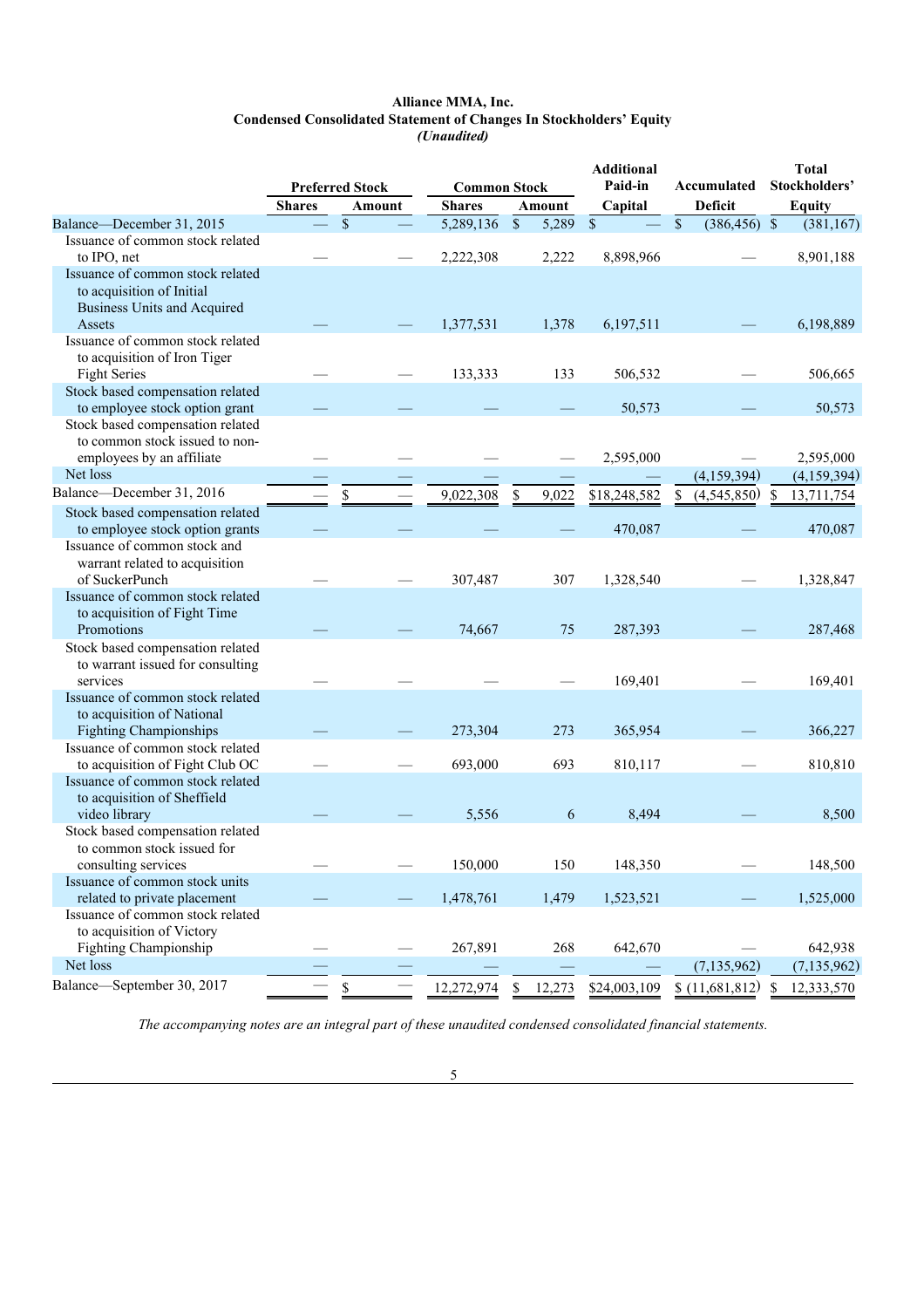# **Alliance MMA, Inc. Condensed Consolidated Statements of Cash Flows** *(Unaudited)*

|                                                                                    | <b>Nine Months Ended</b><br>September 30, |                  |      |             |
|------------------------------------------------------------------------------------|-------------------------------------------|------------------|------|-------------|
|                                                                                    |                                           | 2017             |      | 2016        |
| CASH FLOWS FROM OPERATING ACTIVITIES:                                              |                                           |                  |      |             |
| Net loss                                                                           | \$                                        | $(7,135,962)$ \$ |      | (3,414,352) |
| Adjustments to reconcile net loss to net cash used in operating activities:        |                                           |                  |      |             |
| Stock-based compensation                                                           |                                           | 787,988          |      | 2,615,240   |
| Amortization of acquired intangibles                                               |                                           | 894,373          |      |             |
| Depreciation of fixed assets                                                       |                                           | 96,810           |      |             |
| Deferred income tax and other, net                                                 |                                           | 767,625          |      |             |
| Changes in operating assets and liabilities:                                       |                                           |                  |      |             |
| Accounts receivable                                                                |                                           | (380, 465)       |      |             |
| Prepaid expenses                                                                   |                                           | 77,651           |      |             |
| Deferred offering costs                                                            |                                           |                  |      | 25,000      |
| Accounts payable and accrued liabilities                                           |                                           | 733,154          |      | (90, 106)   |
| Net cash used in operating activities                                              |                                           | (4, 158, 826)    |      | (864,218)   |
| CASH FLOWS FROM INVESTING ACTIVITIES:                                              |                                           |                  |      |             |
| Purchase of Victory Fighting Championship                                          |                                           | (180,000)        |      |             |
| Purchase of Fight Club OC, net                                                     |                                           | (48,900)         |      |             |
| Purchase of National Fighting Championships                                        |                                           | (140,000)        |      |             |
| Purchase of Fight Time Promotions                                                  |                                           | (84,000)         |      |             |
| Purchase of SuckerPunch                                                            |                                           | (357,500)        |      |             |
| Purchase of Sheffield video library                                                |                                           | (25,000)         |      |             |
| Purchase of fixed assets                                                           |                                           | (173, 550)       |      |             |
| Purchase of Initial Business Units and Initial Acquired Assets                     |                                           |                  |      | (1,391,736) |
| Net cash used in investing activities                                              |                                           | (1,008,950)      |      | (1,391,736) |
| CASH FLOWS FROM FINANCING ACTIVITIES:                                              |                                           |                  |      |             |
|                                                                                    |                                           |                  |      |             |
| Proceeds from sale of common stock                                                 |                                           | 1,525,000        |      |             |
| Proceeds from note payable - related party                                         |                                           |                  |      | 523,550     |
| Repayment of note payable - related party                                          |                                           |                  |      | (877,000)   |
| Net proceeds from IPO                                                              |                                           |                  |      | 7,732,280   |
| Net cash provided by financing activities                                          |                                           | 1,525,000        |      | 7,378,830   |
| NET (DECREASE) INCREASE IN CASH                                                    |                                           | (3,642,776)      |      | 5,122,876   |
| <b>CASH — BEGINNING OF PERIOD</b>                                                  |                                           | 4,678,473        |      |             |
| CASH - END OF PERIOD                                                               |                                           | 1,035,697        |      | 5,122,876   |
|                                                                                    | \$                                        |                  | \$   |             |
| SUPPLEMENTAL DISCLOSURE OF CASH FLOW INFORMATION:                                  |                                           |                  |      |             |
| Cash paid for interest                                                             | \$                                        |                  | \$   | 34,015      |
| Cash paid for taxes                                                                | \$                                        |                  | \$   |             |
| SUPPLEMENTAL DISCLOSURE OF NON-CASH INVESTING AND FINANCING                        |                                           |                  |      |             |
| <b>ACTIVITIES:</b>                                                                 |                                           |                  |      |             |
| Stock issued in conjunction with acquisition of Victory Fighting Championship      | \$                                        | 642,938          | \$   |             |
| Stock issued in conjunction with acquisition of Fight Club OC                      | \$                                        | 810,810          | \$   |             |
| Stock issued in conjunction with acquisition of National Fighting Championships    | $\mathbb S$                               | 366,227          | $\$$ |             |
| Stock issued in conjunction with acquisition of Fight Time Promotions              | \$                                        | 287,468          | \$   |             |
| Stock issued in conjunction with acquisition of SuckerPunch                        | $\,$                                      | 1,328,847        | \$   |             |
| Stock issued in conjunction with acquisition of Sheffield Video Library            | \$                                        | 8,500            | \$   |             |
| Stock issued in conjunction with acquisition of Target Companies and target assets | \$                                        |                  | \$   | 6,198,889   |

*The accompanying notes are an integral part of these unaudited condensed consolidated financial statements.*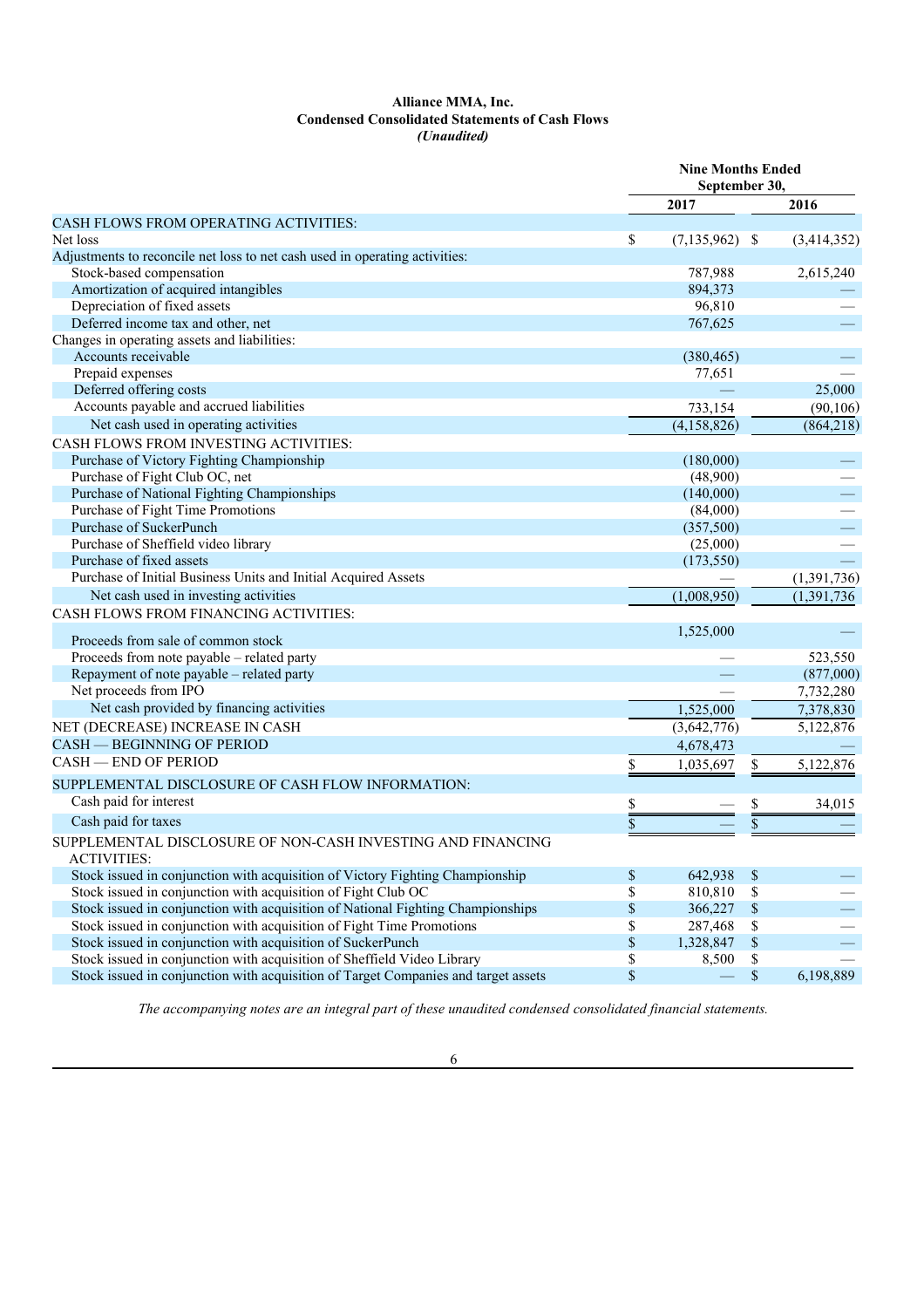# Alliance MMA, Inc. Notes to Unaudited Condensed Consolidated Financial Statements

# **Note 1. The Company and Basis of Presentation**

# *Nature of Business*

Alliance MMA, Inc. ("Alliance" or the "Company") was formed in Delaware on February 12, 2015 to acquire companies in the mixed martial arts ("MMA") industry. On September 30, 2016, Alliance completed the first tranche of its initial public offering and acquired the assets and assumed certain liabilities of six companies, consisting of five MMA promoters and a ticketing platform focused on MMA events. In October 2016, GFL Acquisition, Co., Inc., a wholly-owned subsidiary of Alliance, merged with a seventh company, Go Fight Net, Inc., which produces and distributes MMA video entertainment. GFL was subsequently rebranded as Alliance Sports Media. The respective acquired businesses of the seven companies are referred to in these Notes as the "Initial Business Units". At the completion of the offering in October 2016, the Company acquired certain MMA and kickboxing video libraries (the "Initial Acquired Assets"). Subsequent to the acquisition of the Initial Business Units and the Initial Acquired Assets, the Company acquired the assets of five additional promotion companies, Iron Tiger Fight Series, Fight Time, National Fighting Championships, Fight Club OC, and Victory Fighting Championship and a fighter management and marketing company, SuckerPunch, along with the intellectual property rights to the Sheffield video fight library of Shogun Fights (the "Subsequent Acquisitions").

# *Initial Business Units*

#### *Promotions*

- CFFC Promotions, LLC
- Hoosier Fight Club Promotions, LLC
- Punch Drunk Inc., also known as Combat Games MMA
- Bang Time Entertainment, LLC DBA Shogun Fights
- · V3, LLC

#### *Ticketing Platform*

CageTix LLC

#### *Video Production and Distribution*

Go Fight Net, Inc. - Currently Alliance Sports Media

#### *Initial Acquired Assets*

Following the completion of its initial public offering, Alliance also acquired the following assets:

#### *Louis Neglia's Ring of Combat*

All rights in the existing MMA and kickboxing video libraries of Louis Neglia's Martial Arts Karate, Inc. related to the Louis Neglia's Ring of Combat and Louis Neglia's Kickboxing events and shows, a right of first refusal to acquire the rights to all future Louis Neglia MMA and kickboxing events.

# *Hoss Promotions, LLC*

The MMA and video library of Hoss Promotions, LLC related to certain CFFC events.

#### *Subsequent Acquisitions*

Following the acquisition of the Initial Business Units and Initial Acquired Assets, the Company acquired:

# *Iron Tiger Fight Series*

The Ohio-based MMA promotion business of Ohio Fitness and Martial Arts, LLC doing business as Iron Tiger Fight Series ("ITFS") on December 9, 2016.

In June 2017, ITFS hired the former owner of Explosive Fight Promotions, an Ohio based MMA promotion business, as General Manager, along with certain staff members.

#### *Sucker Punch*

Roundtable Creative Inc., a Virginia corporation d/b/a SuckerPunch Entertainment ("SuckerPunch"), a leading fighter management and marketing company on January 4, 2017.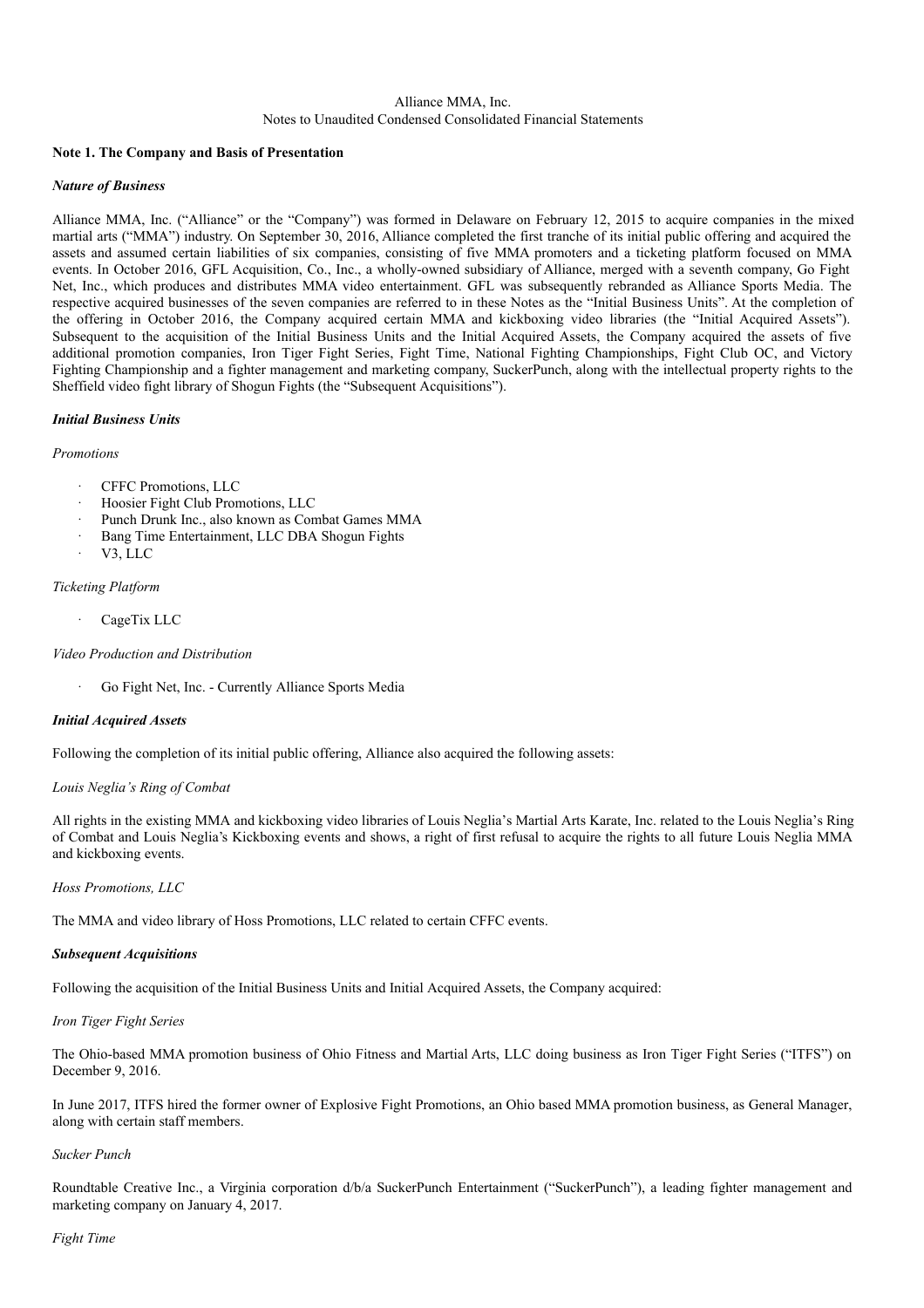The MMA Promotion business of Ft. Lauderdale, Florida based Fight Time Promotions, LLC ("Fight Time") on January 18, 2017.

# *National Fighting Championships*

The Atlanta, Georgia based mixed martial arts promotion business of Undisputed Productions, LLC, doing business as National Fighting Championships or NFC ("NFC") on May 12, 2017.

# *Fight Club OC*

The Orange County, California based mixed martial arts business of The Englebrecht Company, Inc., doing business as Roy Englebrecht Promotions or Fight Club OC ("Fight Club OC") on June 14, 2017.

# *Victory Fighting Championship*

The Omaha, Nebraska based mixed martial arts promotion business of Victory Fighting Championship, LLC, doing business as Victory Fighting Championship ("Victory") on September 28, 2017.

# *Shef ield Recordings Limited, Inc. - Media Library Rights*

The intellectual property rights to the Sheffield video fight library of the Shogun promotions.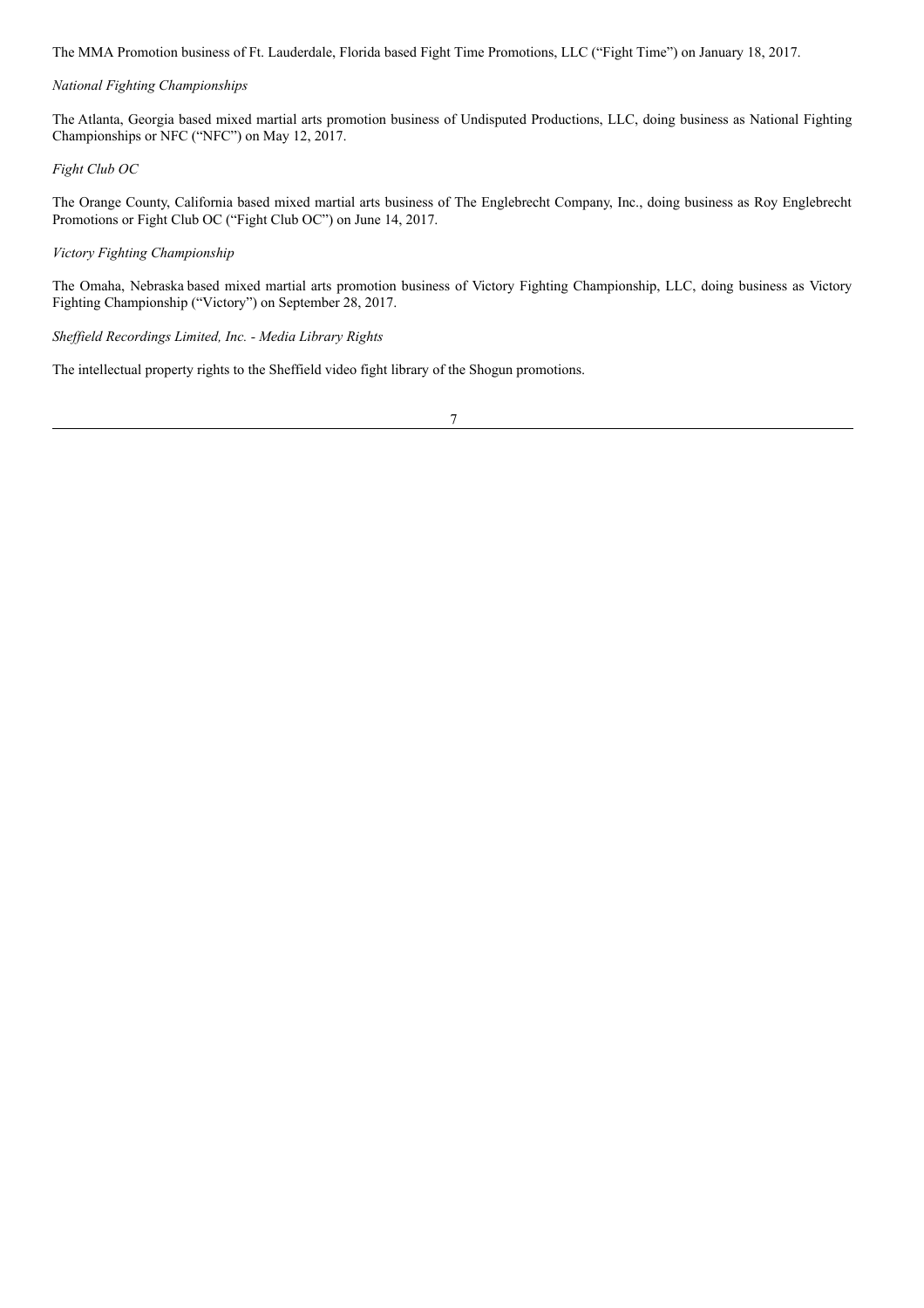# *Basis of Presentation and Principles of Consolidation*

The accompanying interim unaudited condensed consolidated financial statements as of September 30, 2017 and December 31, 2016, and for the three and nine months ended September 30, 2017 and 2016, have been prepared by the Company in accordance with generally accepted accounting principles ("GAAP") in the United States ("U.S.") for interim financial information. The amounts as of December 31, 2016 have been derived from the Company's annual audited consolidated financial statements but does not include all disclosures required by accounting principles generally accepted in the United States of America. Certain information and footnote disclosures normally included in financial statements prepared in accordance with U.S. GAAP have been condensed or omitted in accordance with such rules and regulations. In the opinion of management, the accompanying unaudited condensed consolidated financial statements reflect all adjustments necessary (consisting of normal recurring adjustments) to state fairly the financial position of the Company and its results of operations, changes in stockholders' equity and cash flows as of and for the periods presented. These financial statements should be read in conjunction with the annual audited consolidated financial statements and notes thereto as of and for the year ended December 31, 2016, included in the Company's Annual Report on Form 10-K for the year ended December 31, 2016, filed on April 17, 2017 (the "Form 10- K"). The results of operations for the three and nine months ended September 30, 2017 are not necessarily indicative of the results that may be expected for the full year ended December 31, 2017 or any future period and the Company makes no representations related thereto.

# *Use of Estimates*

The preparation of consolidated financial statements in conformity with GAAP requires management to make estimates and assumptions that affect the amounts reported and disclosed in the consolidated financial statements and accompanying notes. Such estimates include, but are not limited to, fair value of acquired intangible assets and goodwill, useful lives of intangible assets and property and equipment, the assessment of the recoverability of goodwill, likelihood and range of possible losses on contingencies, valuation and recognition of stockbased compensation expense, recognition and measurement of current and deferred income tax assets and liabilities, assessment of unrecognized tax benefits, among others. Actual results could differ from those estimates.

# *Liquidity and Going Concern*

Our primary need for liquidity is to fund the working capital needs of our business, our planned capital expenditures, the continued acquisition of regional promotions and related companies, and general corporate purposes. We have incurred losses and experienced negative operating cash flows since the inception of our operations in October 2016. We believe, however, that the successful implementation of our business plan, along with other actions we have taken and will continue to take, will improve our operating margins and address corporate overhead expenditures.

Since completing our IPO in October 2016, we have focused primarily on building out a domestic MMA platform, which is expected eventually to include a presence in the top 20 media markets. To date, we have created a persistent brand presence in twelve markets through the acquisition of ten promotional businesses along with the promotion of regional Alliance MMA events in two additional markets. We have also continued to develop our existing media library of live MMA events, and have built a professional corporate infrastructure that will support our long-term goals. These activities and investments in our business directly support our stated goal of promoting at least 125 regional MMA events annually.

To ensure the Company's capital needs are met over the next twelve months, in August 2017, the Company completed a capital raise of approximately \$1.5 million through the placement of approximately 1.5 million units at \$1.00 per unit, which consist of one share of common stock and a warrant to purchase one share of common stock at \$1.50.

In November 2017, the Company raised approximately \$500,000 through the placement of 390,000 units at \$1.25 per unit, which consist of one common share and a warrant to purchase one-half share of common stock at an exercise price equal to \$1.75 per whole share.

Additionally in November, the Company filed a "shelf" registration statement on Form S-3 which, when declared effective by the SEC, will allow the Company to issue various types of securities up to an aggregate of \$20 million.

Management is in negotiations with multiple national sponsors and, on the basis of those negotiations, expects to receive at least \$500,000 in national sponsorship revenue during the next twelve months.

Additionally, management is in discussions with national casinos to promote our MMA events at venues that would produce better margins through entertainment fees paid to the Company and, in certain cases, a reduction in event overhead through complimentary food and lodging for fighters and staff.

While many challenges associated with successfully executing our aggressive expansion plan exist, and while our historical operating results raise doubts with respect to our ability to continue as a going concern, we expect that our recent and anticipated financings, the continued implementation of our business plan and the expected increase in sponsorship revenue will provide sufficient liquidity and financial flexibility over the next twelve months. We cannot, however, predict with certainty the outcome of our actions to generate liquidity, including our success in raising additional capital or the anticipated results of our operations.

# **Note 2. Summary of Significant Accounting Policies**

There have been no significant changes in the Company's significant accounting policies during the nine months ended September 30, 2017, as compared to the significant accounting policies described in the Form 10-K, with the exception of the fighter commission revenue recognition policy disclosed below.

#### *Revenue Recognition*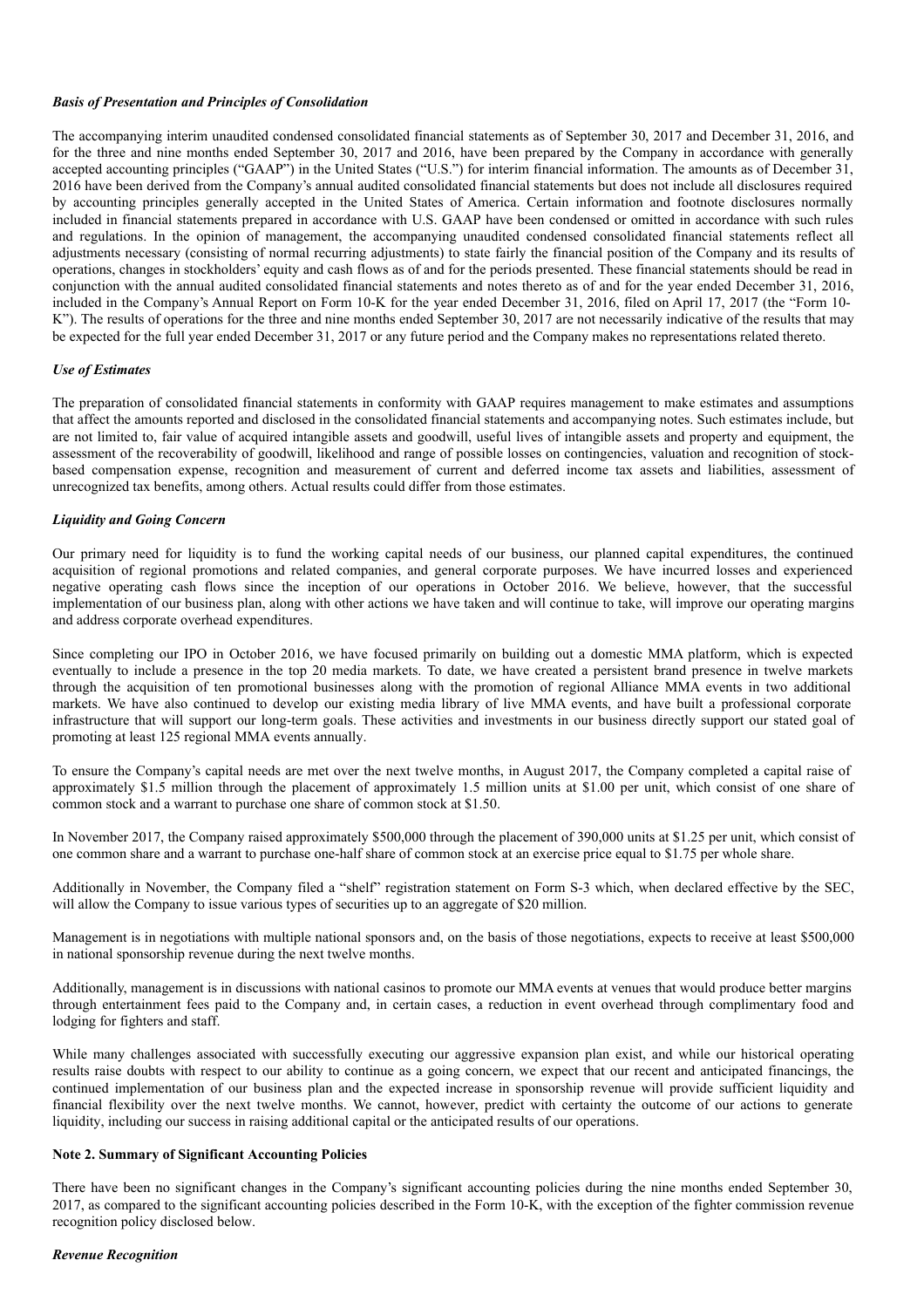#### *Promotion Revenue*

The Company records revenue from ticket sales and sponsorship income upon the successful completion of the related event, at which time services have been deemed rendered, the sales price is fixed and determinable and collectability is reasonably assured. Customer deposits consist of amounts received from the customer for fight promotion and entertainment services to be provided in the next fiscal year. The Company receives these funds and recognizes them as a liability until the services are provided and revenue can be recognized.

#### *Ticket Service Revenue*

The Company acts as an agent for ticket sales for promoters and records revenue upon receipt of cash from the credit card companies. The Company charges a fee per transaction for collecting the cash on ticket sales and remits the remaining amount to the promoter upon completion of the event or request for advance from the promoter. The Company's fee is non-refundable and is recognized immediately as it is not tied to the completion of the event. The Company recognizes revenue upon receipt from the credit card companies due to the following: the fee is fixed and determined and the service of collecting the cash for the promoter has been rendered and collection has occurred.

### *Fighter Commission Revenue*

The Company records fighter commission revenue upon the completion of the contracted athlete's related event, at which time the fighter's services have been deemed rendered, the contractual amount due to the fighter is known and the commission due to the Company related to these activities is fixed and determinable and collectability is reasonably assured.

#### *Distribution Revenue*

The Company acts as a producer, distributor and licensor of video content. The Company's online video content is offered on a pay per view ("PPV") basis. The Company records revenue on PPV transactions upon receipt of payment to credit processing partners. The Company charges viewers a fee per PPV purchase transaction for entitling a viewer to watch the desired video. The Company records revenue net of a fee for the credit card processing cost per transaction. The Company maintains all revenues from videos the Company films and distribute a profit share, typically 50% to promoters who use our streaming services. The Company generates revenues from video production services, and books this revenue upon completion of the video production project. The Company generates revenues from licensing the rights to videos to networks overseas and domestically, and books revenue upon delivery of content. To the extent there are issues (i) watching a video (ii) with our production services or (iii) with the quality of a video we send out for distribution to a network we would issue a partial or full refund based on the circumstances. Given the nature of our business, these refund requests come within days of delivery, thus we would not anticipate any refund request in excess of 30 days from a PPV purchase, a license delivery or video production performance.

# *Business Combinations*

The Company allocates the fair value of the purchase consideration of its acquisitions to the tangible assets, liabilities, and intangible assets acquired, based on their estimated fair values. The excess of the fair value of purchase consideration over the fair values of these identifiable assets and liabilities is recorded as goodwill. Acquisition-related expenses and related restructuring costs are recognized separately from the business combination and are expensed as incurred.

# *Goodwill and Purchased Intangible Assets*

Goodwill is tested for impairment on an annual basis in the fourth fiscal quarter and, when specific circumstances dictate, between annual tests. When impaired, the carrying value of goodwill is written down to fair value. The goodwill impairment test involves a two-step process. The first step, identifying a potential impairment, compares the fair value of a reporting unit with its carrying amount, including goodwill. If the carrying value of the reporting unit exceeds its fair value, the second step would need to be conducted; otherwise, no further steps are necessary as no potential impairment exists. If necessary, the second step to measure the impairment loss would be to compare the implied fair value of the reporting unit goodwill with the carrying amount of that goodwill. Any excess of the reporting unit goodwill carrying value over the respective implied fair value is recognized as an impairment loss. Purchased intangible assets with finite lives are carried at cost, less accumulated amortization. Amortization is computed over the estimated useful lives of the respective assets. See "Long-Lived Assets" for the Company's policy regarding impairment testing of purchased intangible assets with finite lives. Purchased intangible assets with indefinite lives are assessed for potential impairment annually or when events or circumstances indicate that their carrying amounts might be impaired.

# *Long-Lived Assets*

Long-lived assets that are held and used by the Company are reviewed for impairment whenever events or changes in circumstances indicate that the carrying amount of such assets may not be recoverable. Determination of recoverability of long-lived assets is based on an estimate of the undiscounted future cash flows resulting from the use of the asset and its eventual disposition. Measurement of an impairment loss for long-lived assets that management expects to hold and use is based on the difference between the fair value of the asset and its carrying value. Long-lived assets to be disposed of are reported at the lower of carrying amount or fair value.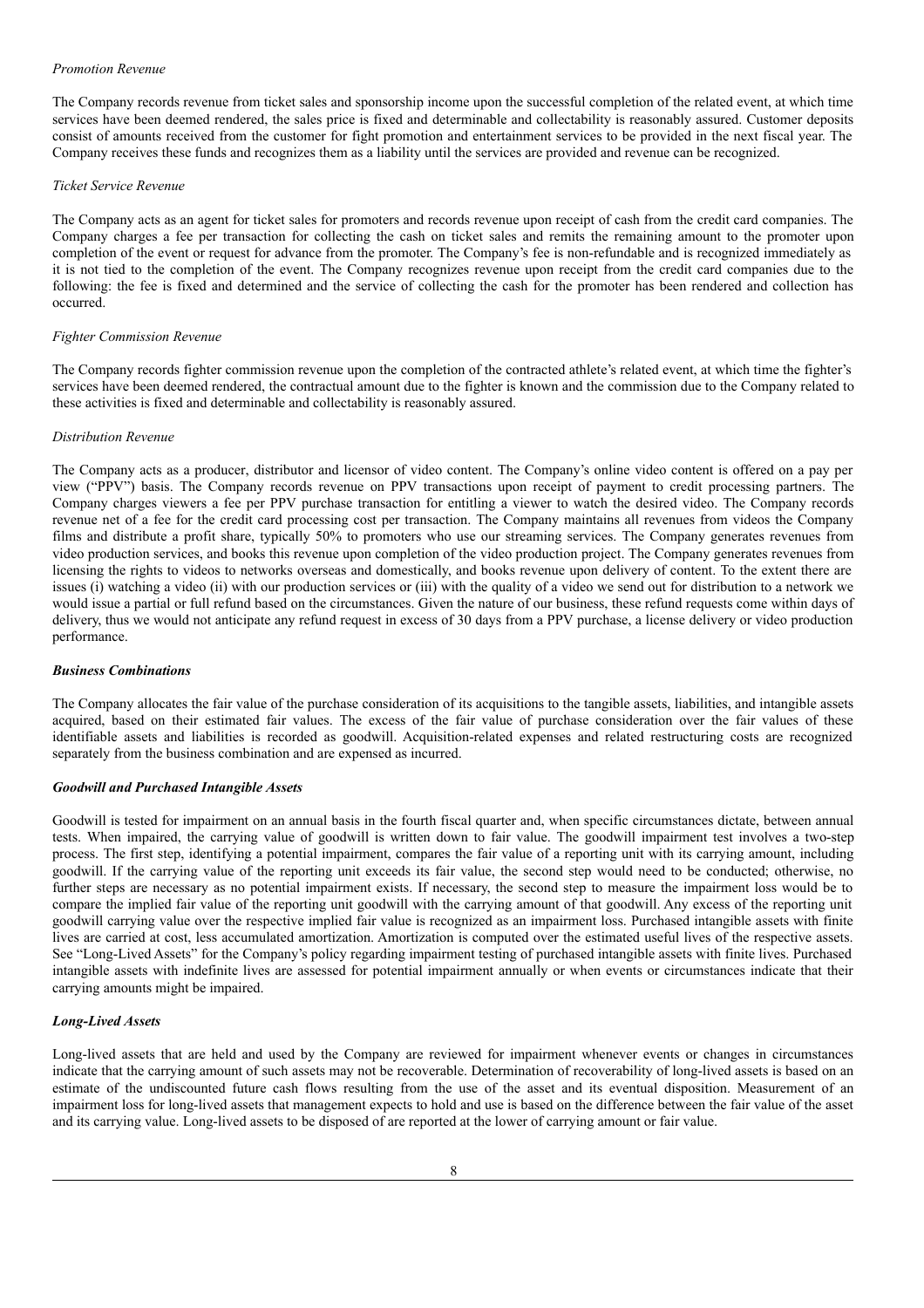# *Recent Accounting Pronouncements*

In May 2014, the FASB issued ASU No. 2014-09, "Revenue from Contracts with Customers" ("ASU 2014-09"), and since May 2014 the FASB has issued amendments to this new guidance, which collectively provides guidance for revenue recognition. ASU 2014-09 is effective for the Company beginning January 1, 2018 and, at that time, the Company may adopt the new standard under the full retrospective approach or the modified retrospective approach. Under the new standard, the current practice of many licensing companies of reporting revenues from per-unit royalty based agreements one quarter in arrears would no longer be accepted and instead companies will be expected to estimate royalty-based revenues. The Company is currently evaluating the method of adoption and the resulting impact on the financial statements.

In August 2014, the FASB issued "Accounting Standards Update No. 2014-15," Disclosure of Uncertainties about an Entity's Ability to Continue as a Going Concern (Subtopic 205-40) ("Update 2014-15"), which requires management to assess a company's ability to continue as a going concern and to provide related footnote disclosures in certain circumstances. For public entities, Update 2014-15 was effective for annual reporting periods ending after December 15, 2016. The Company adopted this update in 2016 resulting in no impact on its consolidated results of operations, financial position, cash flows and disclosures.

In February 2016, the FASB issued ASU 2016-02 "Leases (Topic 842):" The core principle of Topic 842 is that a lessee should recognize the assets and liabilities that arise from leases while the accounting by a lessor is largely unchanged from that applied under previous GAAP. The amendments in this update are effective for fiscal years beginning after December 15, 2018, including interim periods within those fiscal years. The Company is currently evaluating the impact of the adoption of this new standard.

In March 2016, the FASB issued ASU No. 2016-09, "Compensation – Stock Compensation (Topic 718):" ("ASU 2016-09"). ASU 2016-09 identifies areas for simplification involving several aspects of accounting for share-based payment transactions, including the income tax consequences, classification of awards as either equity or liabilities, an option to recognize gross stock compensation expense with actual forfeitures recognized as they occur, as well as certain classifications on the statement of cash flows. This guidance is effective for fiscal years beginning after December 15, 2016 and for interim periods within those fiscal years, with early adoption permitted. The Company adopted this update effective January 1, 2017.

In August 2016, the FASB issued ASU 2016-15, "Statement of Cash Flows (Topic 230):" Classification of Certain Cash Receipts and Cash Payments. This ASU addresses the classification of certain specific cash flow issues including debt prepayment or extinguishment costs, settlement of certain debt instruments, contingent consideration payments made after a business combination, proceeds from the settlement of certain insurance claims and distributions received from equity method investees. This ASU is effective for fiscal years beginning after December 15, 2017, and interim periods within those fiscal years, with early adoption permitted. An entity that elects early adoption must adopt all of the amendments in the same period. The Company is currently assessing the impact of this new guidance.

In January 2017, the FASB issued ASU No. 2017-04, "Compensation – Retirement Benefits (Topic 715):" to simplify the measurement of goodwill by eliminating the Step 2 impairment test. Step 2 measures a goodwill impairment loss by comparing the implied fair value of a reporting unit's goodwill with the carrying amount of that goodwill. The new guidance requires an entity to compare the fair value of a reporting unit with its carrying amount and recognize an impairment charge for the amount by which the carrying amount exceeds the reporting unit's fair value. Additionally, an entity should consider income tax effects from any tax deductible goodwill on the carrying amount of the reporting unit when measuring the goodwill impairment loss, if applicable. The new guidance becomes effective for goodwill impairment tests in fiscal years beginning after December 15, 2019, though early adoption is permitted. The Company is currently assessing the impact of this new guidance.

In January 2017, the FASB issued ASU No. 2017-01, "Business Combinations (Topic 805):" This ASU clarifies the definition of a business with the objective of adding guidance to assist entities with evaluating whether transactions should be accounted for as acquisitions (or disposals) of assets or businesses. For public entities, this ASU is effective for annual reporting periods beginning after December 15, 2017, including interim periods within those periods. Early adoption is permitted for transactions for which the acquisition date occurs before the effective date of the ASU only when the transaction has not been reported in financial statements that have been issued. The Company chose to early adopt this standard effective for the year ended December 31, 2016.

In January 2017, the FASB issued ASU 2017-04, "Intangibles—Goodwill and Other (Topic 350):" which removes Step 2 of the goodwill impairment test. Step 2 requires the assessment of fair value of individual assets and liabilities of a reporting unit to measure goodwill impairments. Goodwill impairment will now be the amount by which a reporting unit's carrying value exceeds its fair value. ASU 2017-4 will be effective for annual and any interim impairment tests performed for periods beginning after December 15, 2019, on a prospective basis, and early adoption is permitted.

In May 2017, the FASB issued ASU 2017-09, "Compensation-Stock Compensation (Topic 718):" scope of modification accounting ("ASU 2017-09"), which provides clarity regarding the applicability of modification accounting in relation to share-based payment awards. Under the new guidance, modification accounting is required only if the fair value, the vesting conditions, or the classification of the award (as equity or liability) changes as a result of the change in terms or conditions. The effective date for the standard is for fiscal years beginning after December 15, 2017, which for the Company is January 1, 2018. Early adoption is permitted. The new standard is to be applied prospectively. The Company does not expect ASU 2017-09 to have a material impact on its consolidated financial statements.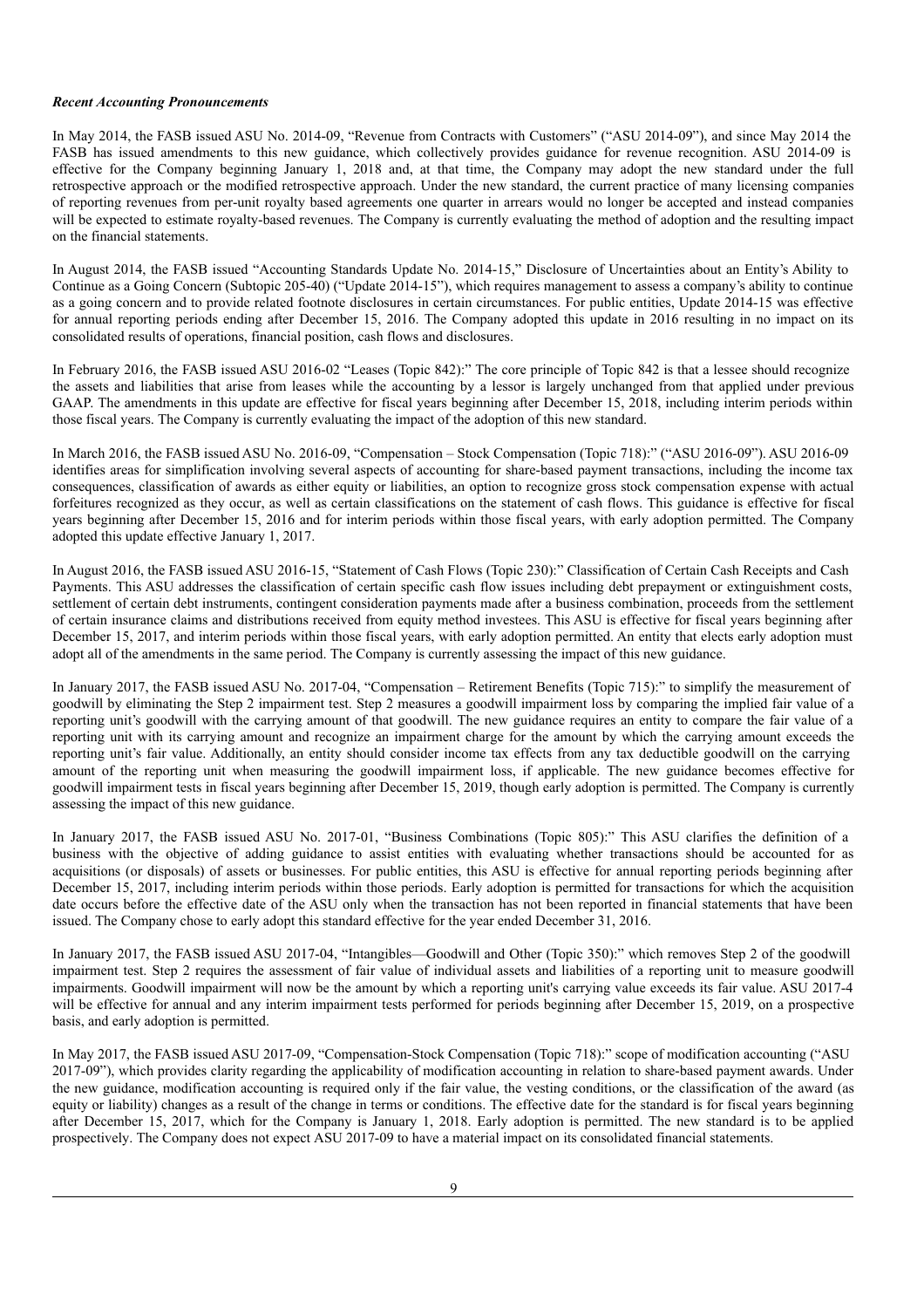# **Note 3. Property and Equipment**

Property and equipment, net, consisted of the following:

|                                   | September 30, | December 31, |
|-----------------------------------|---------------|--------------|
|                                   | 2017          | 2016         |
| Promotion equipment               | 83.185<br>S.  | 31,393       |
| Production equipment              | 110.245       | 61,209       |
| Equipment, furniture and other    | 165,382       | 42,660       |
| Total property and equipment      | 358,812       | 135,262      |
| Less accumulated depreciation     | (109,760)     | (12,950)     |
| Total property and equipment, net | 249,052       | 122,312      |

Depreciation expense for the three and nine months ended September 30, 2017 was \$41,111 and \$96,810, respectively.

Depreciation expense for the three and nine months ended September 30, 2016 was zero for both periods.

#### **Note 4. Acquisitions**

The Company completed the following acquisitions during the nine months ended September 30, 2017:

#### *SuckerPunch*

On January 4, 2017, the Company acquired the stock of Roundtable Creative Inc., a Virginia corporation d/b/a SuckerPunch Entertainment, a leading fighter management and marketing company, for an aggregate purchase price of \$1,686,347, of which \$357,500 was paid in cash and \$1,146,927 was paid with the issuance of 307,487 shares of Alliance MMA common stock valued at \$3.73 per share, the fair value of Alliance MMA common stock on January 4, 2017 and \$181,920 was paid with the issuance of a warrant to acquire 93,583 shares of the Company's common stock.

#### *Fight Time*

On January 18, 2017, the Company acquired the mixed martial arts promotion business of Fight Time Promotions, LLC ("Fight Time") for an aggregate consideration of \$371,468, of which \$84,000 was paid in cash and \$287,468 was paid with the issuance of 74,667 shares of the Alliance MMA's common stock valued at \$3.85 per share, the fair value of Alliance MMA common stock on January 18, 2017.

# *National Fighting Championships*

On May 12, 2017, Alliance MMA acquired the mixed martial arts promotion business of Undisputed Productions, LLC, doing business as National Fighting Championships or NFC for an aggregate consideration of \$506,227, of which \$140,000 was paid in cash and \$366,227 was paid with the issuance of 273,304 shares of Alliance MMA common stock valued at \$1.34 per share, the fair value of Alliance MMA common stock on May 12, 2017.

# *Fight Club OC*

On June 14, 2017, Alliance MMA acquired the mixed martial arts promotion business of The Englebrecht Company, Inc., doing business as Roy Englebrecht Promotions and Fight Club Orange County for an aggregate consideration of \$1,018,710 of which \$207,900 was paid in cash and \$810,810 was paid with the issuance of 693,000 shares of the Company's common stock valued at \$1.17 per share, the fair value of Alliance MMA common stock on June 14, 2017.

# *Victory Fighting Championship*

On September 28, 2017, Alliance MMA acquired the mixed martial arts promotion business of Victory Fighting Championship, LLC, doing business as Victory Fighting Championship for an aggregate consideration of \$822,938 of which \$180,000 was paid in cash and \$642,938 was paid with the issuance of 267,891 shares of the Company's common stock valued at \$2.40 per share, the fair value of Alliance MMA common stock on September 28, 2017.

All acquisitions have been accounted for as business acquisitions, under the acquisition method of accounting.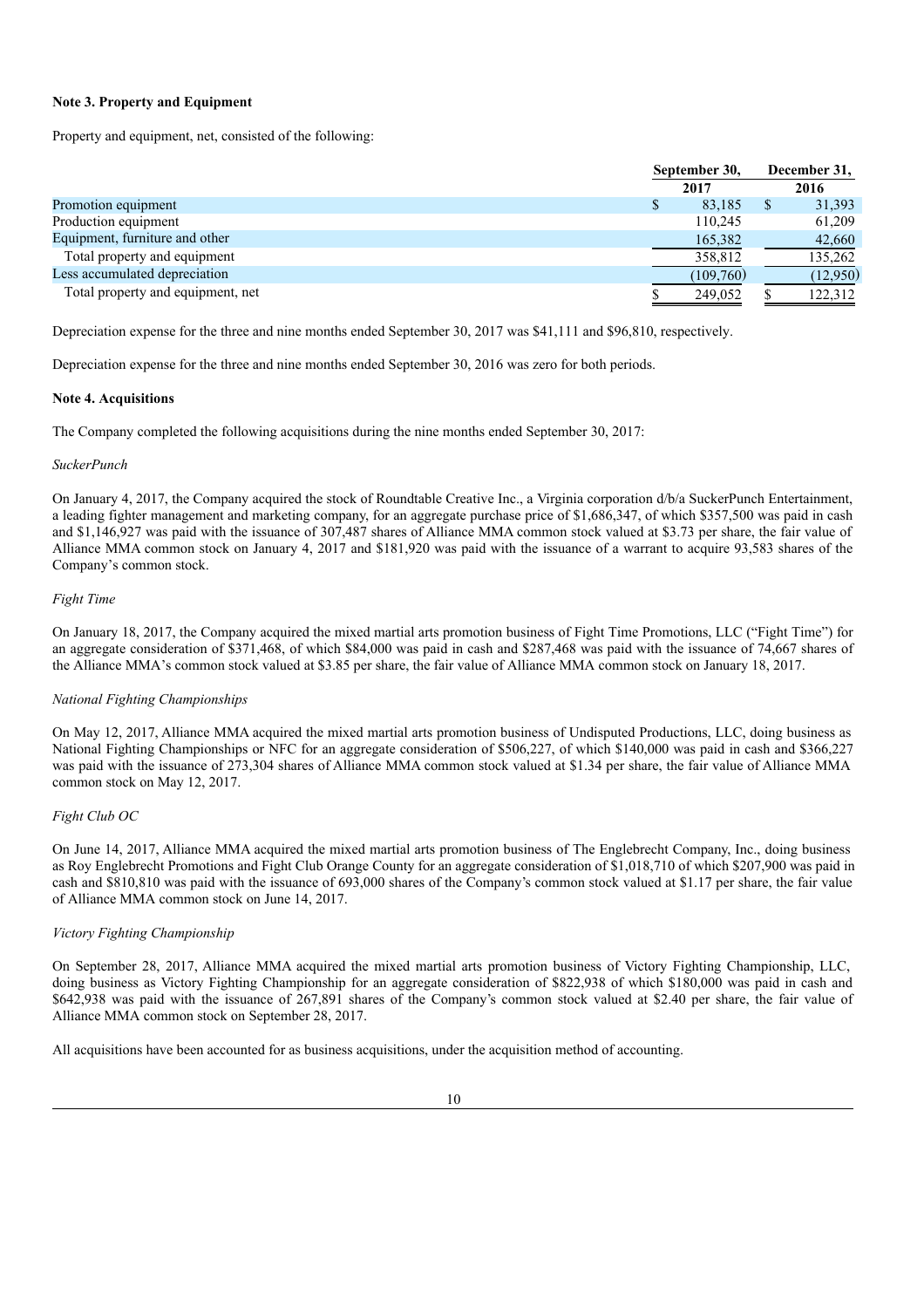# *Preliminary Purchase Allocation – SuckerPunch*

As consideration for the acquisition of SuckerPunch, the Company delivered the following amounts of cash and shares of common stock.

|                    |         |               | Warrant | $\cap$ onsideration |
|--------------------|---------|---------------|---------|---------------------|
|                    | ∵ash    | <b>Shares</b> | Grant   | Paid                |
| <b>SuckerPunch</b> | 357,500 | 307,487       | 93.583  | 1,686,347           |

In connection with the acquisition, 108,289 shares of the 307,487 shares of common stock that were issued as part of the purchase price were placed into escrow to guarantee the financial performance of SuckerPunch post-closing. Accordingly, in the event the gross profit is less than \$265,000 during fiscal year 2017, all 108,289 shares held in escrow will be forfeited.

The following table reflects the preliminary allocation of the purchase price for SuckerPunch to identifiable assets and preliminary pro forma intangible assets and goodwill:

|                                | <b>SuckerPunch</b> |  |  |
|--------------------------------|--------------------|--|--|
| Cash                           |                    |  |  |
| Accounts receivable, net       |                    |  |  |
| Intangible assets              | 1,525,584          |  |  |
| Goodwill                       | 160,763            |  |  |
| Total identifiable assets      | 1,686,347          |  |  |
| Total identifiable liabilities |                    |  |  |
| Total purchase price           | 1,686,347          |  |  |

# *Preliminary Purchase Allocation – Fight Time Promotions*

As consideration for the acquisition of the MMA promotion business of Fight Time, the Company delivered the following amounts of cash and shares of common stock.

|                   |    |        |        |    | Consideration |
|-------------------|----|--------|--------|----|---------------|
|                   |    | Cash   | Shares |    | Paid          |
| <b>Fight Time</b> | мσ | 84,000 | 74.667 | ۰υ | .468          |

In connection with the business acquisition, 28,000 shares of the 74,667 shares of common stock that were issued as part of the purchase price were placed into escrow to guarantee the financial performance of Fight Time post-closing. Accordingly, in the event the gross profit of Fight Time is less than \$60,000 during fiscal year 2017, all 28,000 shares held in escrow will be forfeited.

The following table reflects the preliminary allocation of the purchase price for the business of Fight Time to identifiable assets and preliminary pro forma intangible assets and goodwill:

|                                |   | <b>Fight Time</b> |
|--------------------------------|---|-------------------|
| Cash                           |   |                   |
| Accounts receivable            |   |                   |
| Intangible assets              |   | 48,867            |
| Goodwill                       |   | 322,601           |
| Total identifiable assets      | S | 371,468           |
| Total identifiable liabilities |   |                   |
| Total purchase price           |   | 371,468           |

# *Preliminary Purchase Allocation – National Fighting Championships*

As consideration for the acquisition of the MMA promotion business of NFC, the Company delivered the following amounts of cash and shares of common stock.

|            |   |         |               |   | <b>Consideration</b> |
|------------|---|---------|---------------|---|----------------------|
|            |   | Cash    | <b>Shares</b> |   | Paid                 |
| <b>NFC</b> | D | 140,000 | 273,304       | D | 506,227              |

In connection with the business acquisition, 81,991 shares of the 273,304 shares of common stock that were issued as part of the purchase price were placed into escrow to guarantee the financial performance of NFC post-closing. Accordingly, in the event the gross profit of NFC is less than \$100,000 during the 12 month period following the acquisition, all 81,991 shares held in escrow will be forfeited.

The following table reflects the preliminary allocation of the purchase price for the business of NFC to identifiable assets and preliminary pro forma intangible assets and goodwill:

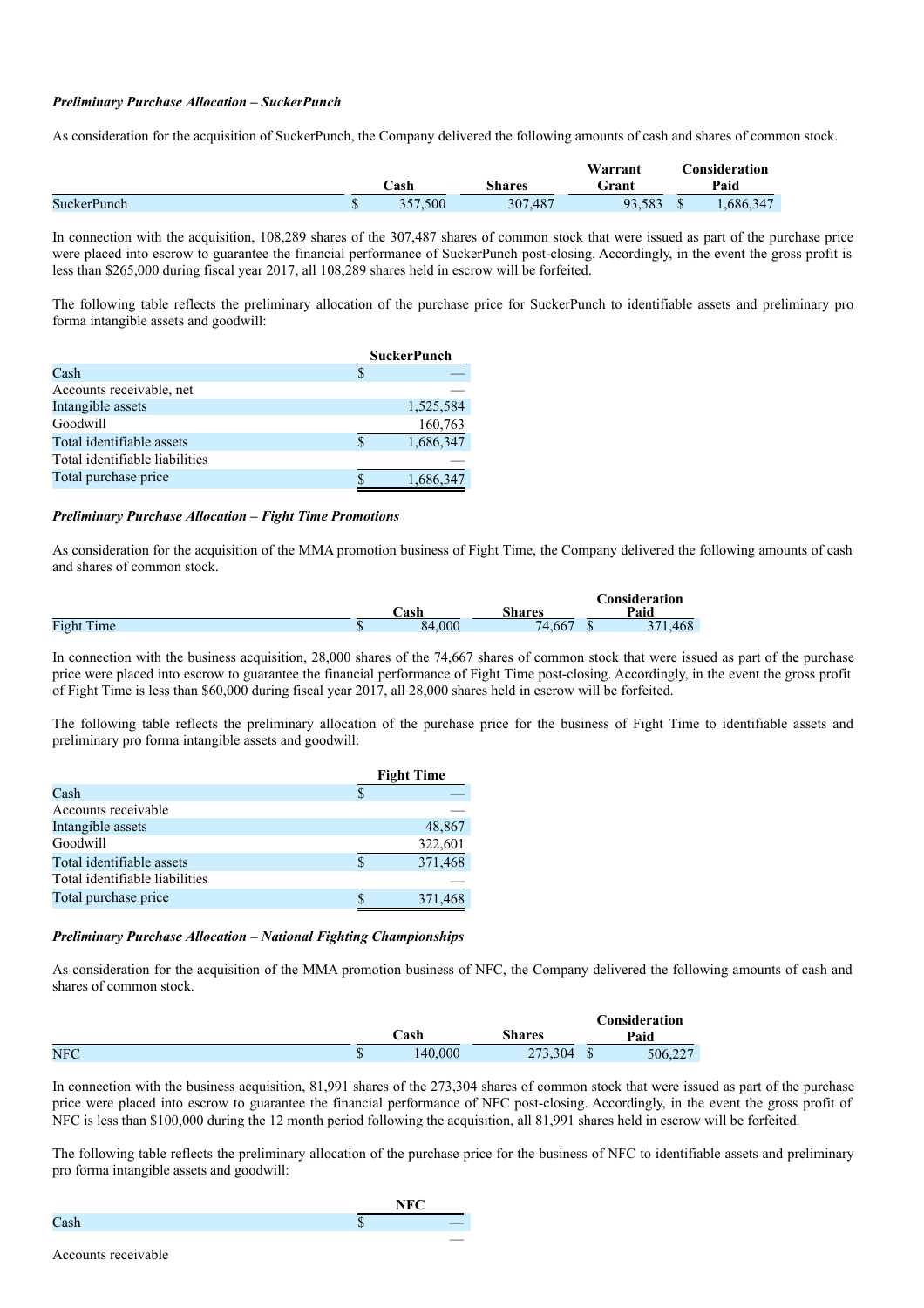| 20,000  |
|---------|
| 120,000 |
| 366,227 |
| 506,227 |
|         |
| 506,227 |
|         |

# *Preliminary Purchase Allocation – Fight Club OC*

As consideration for the acquisition of the MMA promotion business of Fight Club OC, the Company delivered the following amounts of cash and shares of common stock.

|               |         |               | Consideration |
|---------------|---------|---------------|---------------|
|               | ⊡ash    | <b>Shares</b> | Paid          |
| Fight Club OC | 207,900 | 693,000 \$    | 1,018,710     |

In connection with the business acquisition, 258,818 shares of the 693,000 shares of common stock that were issued as part of the purchase price were placed into escrow to guarantee the financial performance of Fight Club OC post-closing. Accordingly, in the event the gross profit of Fight Club OC is less than \$148,500 during the 12 month period following the acquisition, all 258,818 shares held in escrow will be forfeited. Among the assets purchased is a cash balance of \$159,000 related to customer deposits on ticket sales for future 2017 MMA promotion events.

The following table reflects the preliminary allocation of the purchase price for the business of the Fight Club OC to identifiable assets, liabilities, and preliminary pro forma intangible assets and goodwill:

|                                | <b>Fight Club OC</b> |
|--------------------------------|----------------------|
| Cash                           | 159,000              |
| Accounts receivable            |                      |
| Intangible assets              | 500,000              |
| Goodwill                       | 518,710              |
| Total identifiable assets      | 1,177,710            |
| Total identifiable liabilities | (159,000)            |
| Total purchase price           | 1,018,710            |

# *Preliminary Purchase Allocation – Victory Fighting Championship*

As consideration for the acquisition of the MMA promotion business of Victory, the Company delivered the following amounts of cash and shares of common stock.

|                               |         |               | <b>Consideration</b> |
|-------------------------------|---------|---------------|----------------------|
|                               | Cash    | <b>Shares</b> | Paid                 |
| Victory Fighting Championship | 180.000 | 267.891       | 822.938              |

In connection with the business acquisition, 121,699 shares of the 267,891 shares of common stock that were issued as part of the purchase price were placed into escrow to guarantee the financial performance of Victory post-closing. Accordingly, in the event the gross profit of Victory is less than \$140,000 during the 12 month period following the acquisition, all 121,699 shares held in escrow will be forfeited. Additionally, 146,192 shares were placed into a separate escrow to indemnify the Company for potential additional expenses incurred by Victory prior to the acquisition and to cover any uncollectible accounts receivable.

The following table reflects the preliminary allocation of the purchase price for the business of Victory to identifiable assets, liabilities, and preliminary pro forma intangible assets and goodwill:

|                                |   | <b>Victory</b> |
|--------------------------------|---|----------------|
| Cash                           | S |                |
| Accounts receivable            |   | 32,180         |
| <b>Fixed assets</b>            |   | 30,000         |
| Intangible assets              |   | 600,000        |
| Goodwill                       |   | 268,167        |
| Total identifiable assets      | S | 930,347        |
| Total identifiable liabilities |   | (107, 409)     |
| Total purchase price           |   | 822,938        |

# *Final Purchase Allocation - Initial Business Units*

The Company completed the first tranche of its IPO on September 30, 2016, and closed the acquisitions of the Initial Business Units and the Acquired Assets. The transactions were accounted for as business combinations and the results of operations of the Initial Business Units have been included in the Alliance MMA results since the date of acquisition.

The following table is a reconciliation of the preliminary purchase price allocation at September 30, 2016 to the final purchase price allocation based on the final fair value of the acquired assets and assumed liabilities at the acquisition date: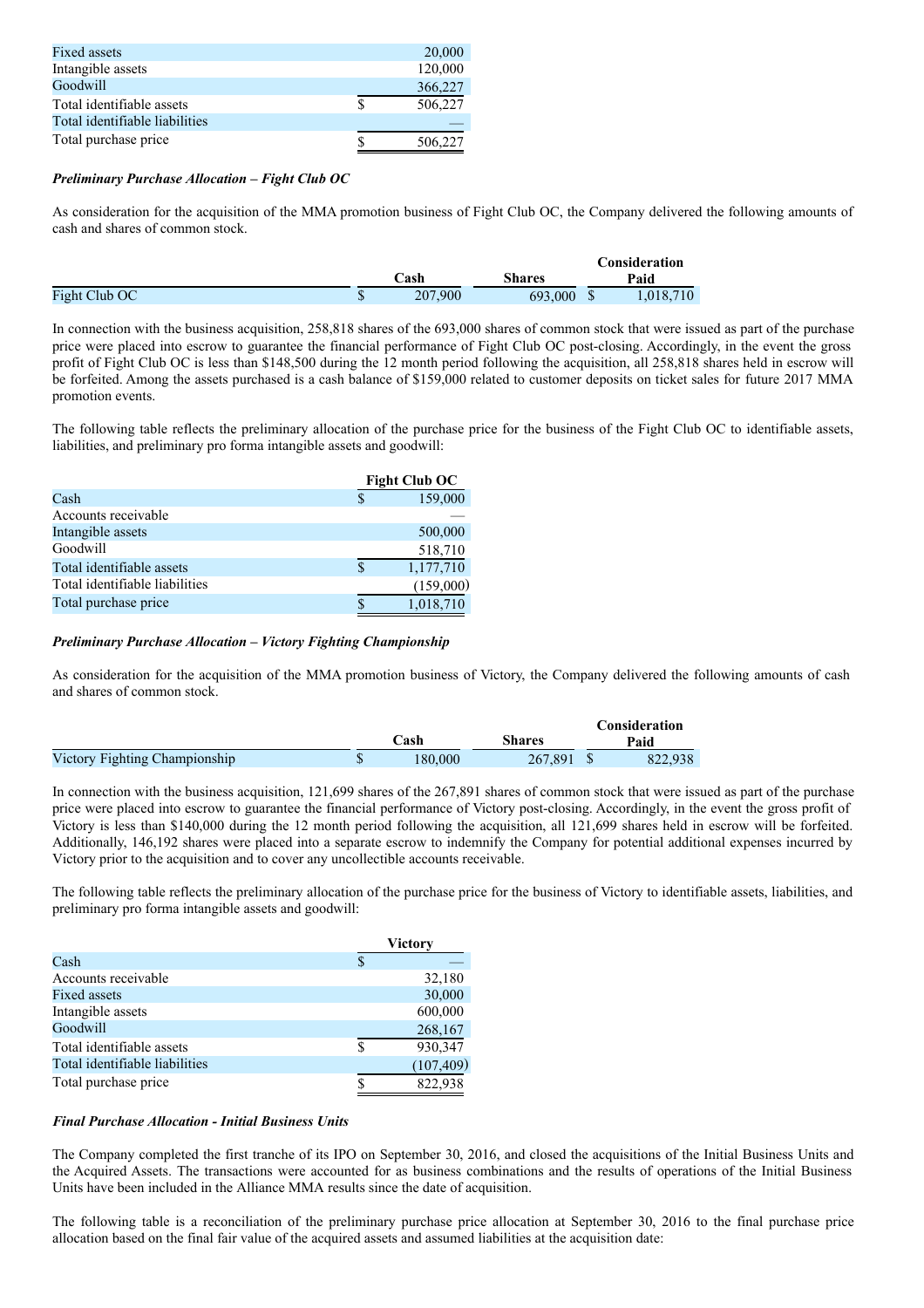Under acquisition accounting, assets and liabilities acquired are recorded at their fair value on the acquisition date, with any excess in purchase price over these values being allocated to identifiable intangible assets and goodwill at September 30, 2017.

|                                                   | Preliminary |              | Adiustments |                          | Final |           |
|---------------------------------------------------|-------------|--------------|-------------|--------------------------|-------|-----------|
| Cash and equivalents                              | S           | 118,764 \$   |             | $\overline{\phantom{0}}$ | S     | 118,764   |
| Accounts receivable and other current assets, net |             | 34,599       |             |                          |       | 34,599    |
| Property and equipment, net                       |             | 23,661       |             |                          |       | 23,661    |
| Intangible assets                                 |             | 5,839,700    |             | (2,264,700)              |       | 3,575,000 |
| Goodwill                                          |             | 2,878,071    |             | 1,561,942                |       | 4,440,013 |
| Total identifiable assets                         | ъ           | 8,894,795 \$ |             | 702,758                  |       | 8,192,037 |
| Accounts payable and accrued expenses             |             | 1,055,906    |             | (702, 758)               |       | 353,148   |
| Total identifiable liabilities                    |             | 1,055,906    |             | $(702,758)$ \$           |       | 353,148   |
| Total purchase price                              |             | 7,838,889    |             |                          |       | 7,838,889 |

The Company allocated \$3,575,000 to intangible assets as follows:

|                                      | <b>Useful</b> |        | <b>Allocated</b> |  |
|--------------------------------------|---------------|--------|------------------|--|
| Intangible assets                    | Life          | Amount |                  |  |
| Video library, intellectual property | 4 years       |        | 1,125,000        |  |
| Venue relationships                  | 7 years       |        | 1,720,000        |  |
| Ticketing software                   | 3 years       |        | 90,000           |  |
| Trademark and brand                  | 3 years       |        | 330,000          |  |
| Promoter relationships               | 6 years       |        | 310,000          |  |
| Total intangible assets, gross       |               |        | 3,575,000        |  |

In conjunction with the final purchase price allocation, the Company recognized a cumulative measurement period adjustment benefit of approximately \$(551,687) related to the adjustment to intangible assets. This benefit is a reduction to amortization expense which is included within General and Administrative expense of the Statement of Operations for the three and nine months ended September 30, 2017.

# *Goodwill and Identifiable Intangible Assets*

# *Goodwill*

The change in the carrying amount of goodwill for the nine months ended September 30, 2017 is:

| Balance as of December 31, 2016                          | S | 3,271,815 |
|----------------------------------------------------------|---|-----------|
| Goodwill – Sucker Punch                                  |   | 160,763   |
| Goodwill – Fight Time Promotions                         |   | 322,601   |
| Goodwill - National Fighting Championships               |   | 366,227   |
| $Goodwill - Flight Club OC$                              |   | 518,710   |
| Goodwill – Victory                                       |   | 268,167   |
| Final purchase price adjustment – Initial Business Units |   | 1,561,942 |
| Balance as of September 30, 2017                         |   | 6,470,225 |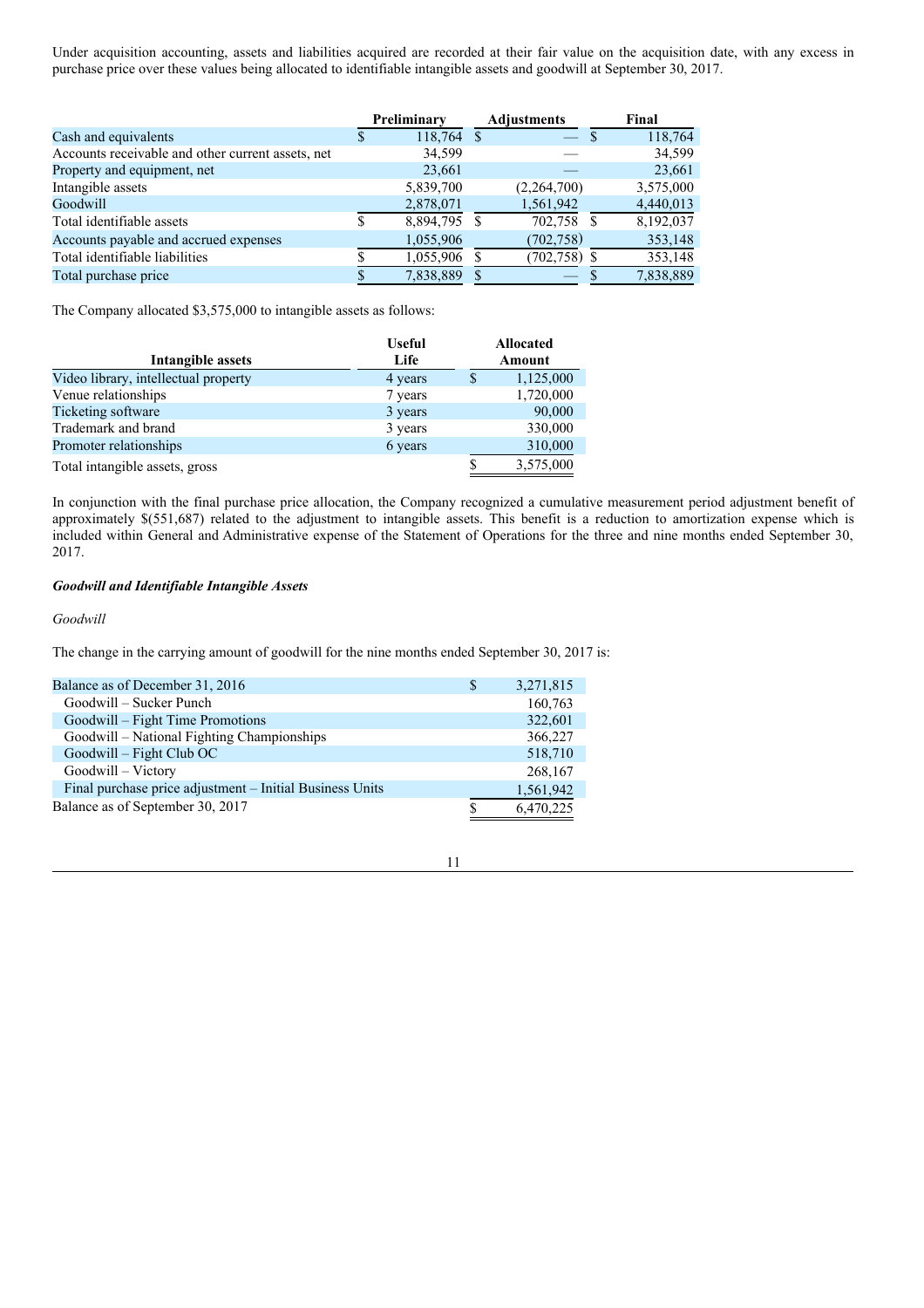## *Intangible Assets*

Identified intangible assets consist of the following:

|                                      |                       | September 30, 2017     |   |                             |  | <b>December 31, 2016</b> |                               |     |                             |  |             |
|--------------------------------------|-----------------------|------------------------|---|-----------------------------|--|--------------------------|-------------------------------|-----|-----------------------------|--|-------------|
| Intangible assets                    | <b>Useful</b><br>Life | Gross<br><b>Assets</b> |   | Accumulated<br>Amortization |  | <b>Net</b>               | <b>Gross</b><br><b>Assets</b> |     | Accumulated<br>Amortization |  | Net         |
| Video library, intellectual property | 4 years               | ,158,500<br>S          | S | 286,136                     |  | 872,364                  | \$3,512,741                   | \$. | 181,824                     |  | \$3,330,917 |
| Venue relationships                  | 7 years               | 1,720,000              |   | 245,174                     |  | 1.474.286                | 1,966,400                     |     | 163,867                     |  | 1,802,533   |
| Ticketing software                   | 3 years               | 90,000                 |   | 30,000                      |  | 60,000                   | 360,559                       |     | 30,047                      |  | 330,512     |
| Trademark and brand                  | 3 years               | 1,723,867              |   | 283,946                     |  | 1,439,921                | 325,000                       |     | 8.749                       |  | 316,251     |
| Fighter contracts                    | 3 years               | 1,525,584              |   | 381,396                     |  | 1,144,188                |                               |     |                             |  |             |
| TV contract                          | 2 years               | 200,000                |   |                             |  | 200,000                  |                               |     |                             |  |             |
| Promoter relationships               | 6 years               | 310,000                |   | 51,668                      |  | 258,332                  |                               |     |                             |  |             |
| Total intangible assets, gross       |                       | 6,727,951              |   | ,278,860                    |  | \$5,449,091              | \$6,164,700                   |     | 384,487                     |  | \$5,780,213 |

Amortization expense for the three months ended September 30, 2017 and 2016, was \$382,374 less the cumulative measurement period adjustment benefit of \$(551,687) or \$(169,313), net and \$0, respectively.

The amortization expense benefit of \$(551,687) for the quarter ended September 30, 2017, is attributable to the final purchase price allocation of the Initial Business Units and reclass of \$2,264,700 from intangible assets to goodwill.

Amortization expense for the nine months ended September 30, 2017 and 2016, was \$894,373 and \$0, respectively.

As of September 30, 2017, estimated amortization expense for the unamortized acquired intangible assets over the next five years and thereafter is as follows:

| 2017 (Remaining three months) | \$<br>437,672 |
|-------------------------------|---------------|
| 2018                          | 1,750,688     |
| 2019                          | 1,714,716     |
| 2020                          | 736,695       |
| 2021                          | 288,344       |
| Thereafter                    | 520,976       |
|                               | 5,449,091     |

# *Pro Forma Results*

The combined pro forma net revenue and net loss of the Company as if Initial Business Units were acquired in January 1, 2016 are (in  $000's$ :

|            | Three Months Ended | Nine Months Ended  |         |  |  |
|------------|--------------------|--------------------|---------|--|--|
|            | September 30, 2016 | September 30, 2016 |         |  |  |
| Revenue    | 335                |                    | 1.559   |  |  |
| Net (loss) | $(848)$ \$         |                    | (4,052) |  |  |

Significant adjustments to expenses for the three months ended September 30, 2016 include \$420,000 of amortization of acquired intangible assets.

Significant adjustments to expenses for the nine months ended September 30, 2016 include \$1,127,000 of amortization of acquired intangible assets, and \$311,000 professional fees attributable to consulting fees related to the acquisitions.

#### **Note 5. Commitments and Contingencies**

#### *Operating Leases*

The Company does not own any real property. The principal executive offices are located at an office complex in New York, New York, which includes approximately twenty thousand square feet of shared office space and services that we are leasing. The lease had an original one-year term that commenced on December 1, 2015, which was renewed until November 30, 2018. The lease allows for the limited use of private offices, conference rooms, mail handling, videoconferencing, and certain other business services.

In November 2016, the Company entered a sublease agreement for office and video production space in Cherry Hill, New Jersey. The lease expires on June 30, 2019.

With the acquisition of Fight Club OC, the Company assumed a lease for office space in Orange County, California. The lease expires in September 2018.

Each of the acquired business operate from home offices or shared office space arrangements.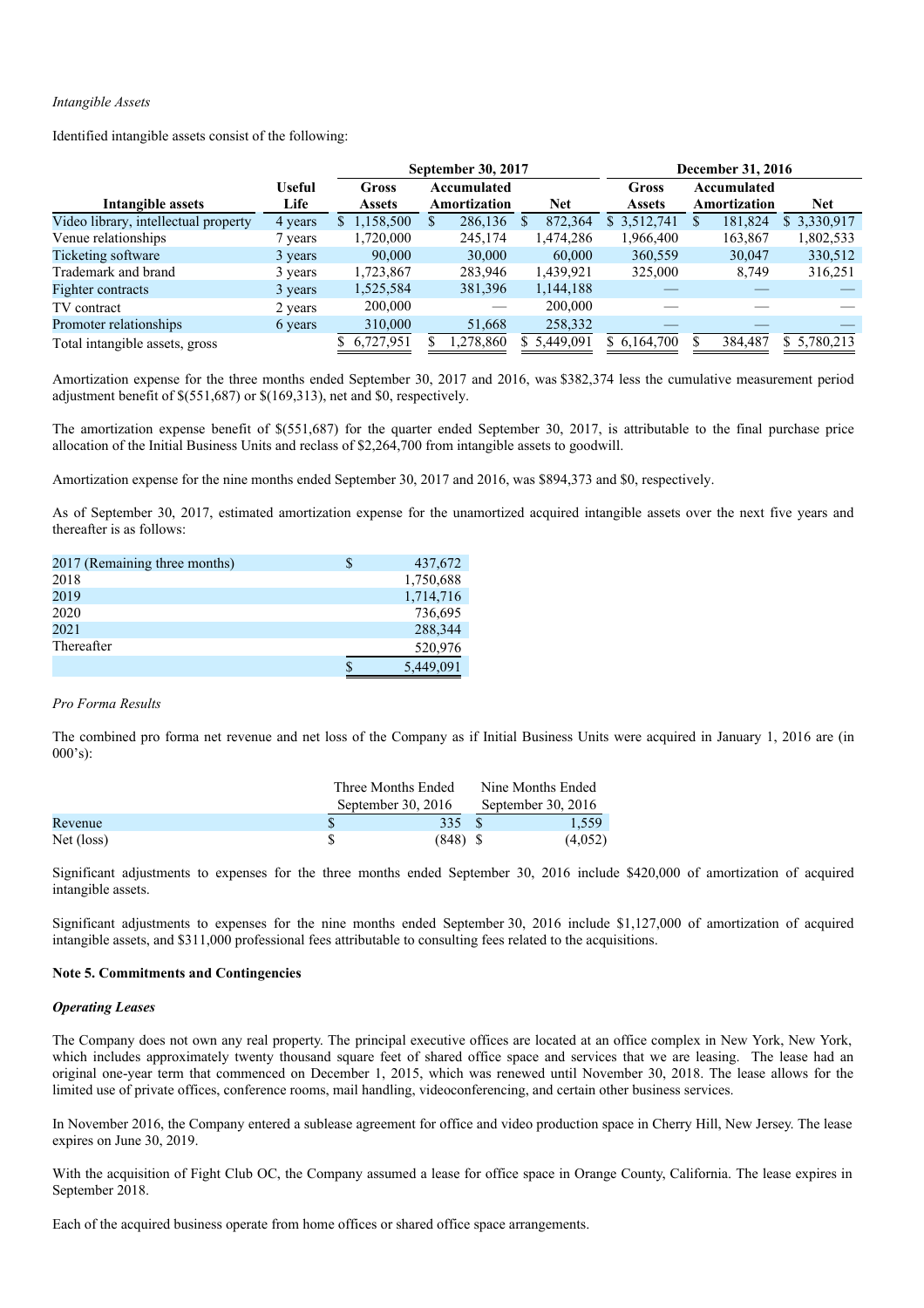Rent expense was \$30,000 and \$0 for the three months ended September 30, 2017 and 2016, respectively.

Rent expense was \$87,000 and \$0 for the nine months ended September 30, 2017 and 2016, respectively.

As of September 30, 2017, the aggregate minimum lease payments for the years ending December 31, 2017, 2018, and 2019 were:

| 2017 (three months remaining) | S | 34.292  |
|-------------------------------|---|---------|
| 2018                          |   | 147.507 |
| 2019                          |   | 76,201  |
| Total minimum lease payments  | S | 258,000 |

# *Contingencies*

# *Legal Proceedings*

In the normal course of business or otherwise, we may become involved in legal proceedings. We will accrue a liability for such matters when it is probable that a liability has been incurred and the amount can be reasonably estimated. When only a range of possible loss can be established, the most probable amount in the range is accrued. If no amount within this range is a better estimate than any other amount within the range, the minimum amount in the range is accrued. The accrual for a litigation loss contingency might include, for example, estimates of potential damages, outside legal fees and other directly related costs expected to be incurred.

In April and May 2017, two purported securities class action complaints—*Shapiro v. Alliance MMA, Inc.*, No. 1:17-cv-2583 (D.N.J.), and *Shulman v. Alliance MMA, Inc.*, No. 1:17-cv-3282 (S.D.N.Y.)—were filed against the Company and certain of its officers in the United States District Court for the District of New Jersey and the United States District Court for the Southern District of New York, respectively. The complaints allege that the defendants violated certain provisions of the federal securities laws, and purport to seek damages on behalf of a class of shareholders who purchased the Company's common stock pursuant or traceable to the Company's initial public offering. In July 2017, the plaintiffs in the New York action voluntarily dismissed their claim. The court has not yet ruled on the motion by the claimants in the New Jersey case to be named lead plaintiffs.

We believe that the remaining claim is without merit and intend to defend against it vigorously. Based on the very early stage of the litigation, it is not possible to estimate the amount or range of possible loss that might result from an adverse judgment or a settlement of the case. The Company maintains directors and officers insurance and has notified its insurance carrier of the claims made against it.

# *Earn Out*

Management evaluated the financial performance of the Initial Business Units compared to the earn out thresholds as described in the respective Asset Purchase Agreements. Based upon Management's estimates the Company recognized an earn out liability during the third quarter 2017 of approximately \$310,000 related to Shogun's financial results. This estimated amount is subject to provisions as defined in the related Asset Purchase Agreement. Additionally, the liability will be settled with the issuance of approximately 141,000 shares of Alliance MMA common stock and will be remeasured each reporting period until the shares are issued.

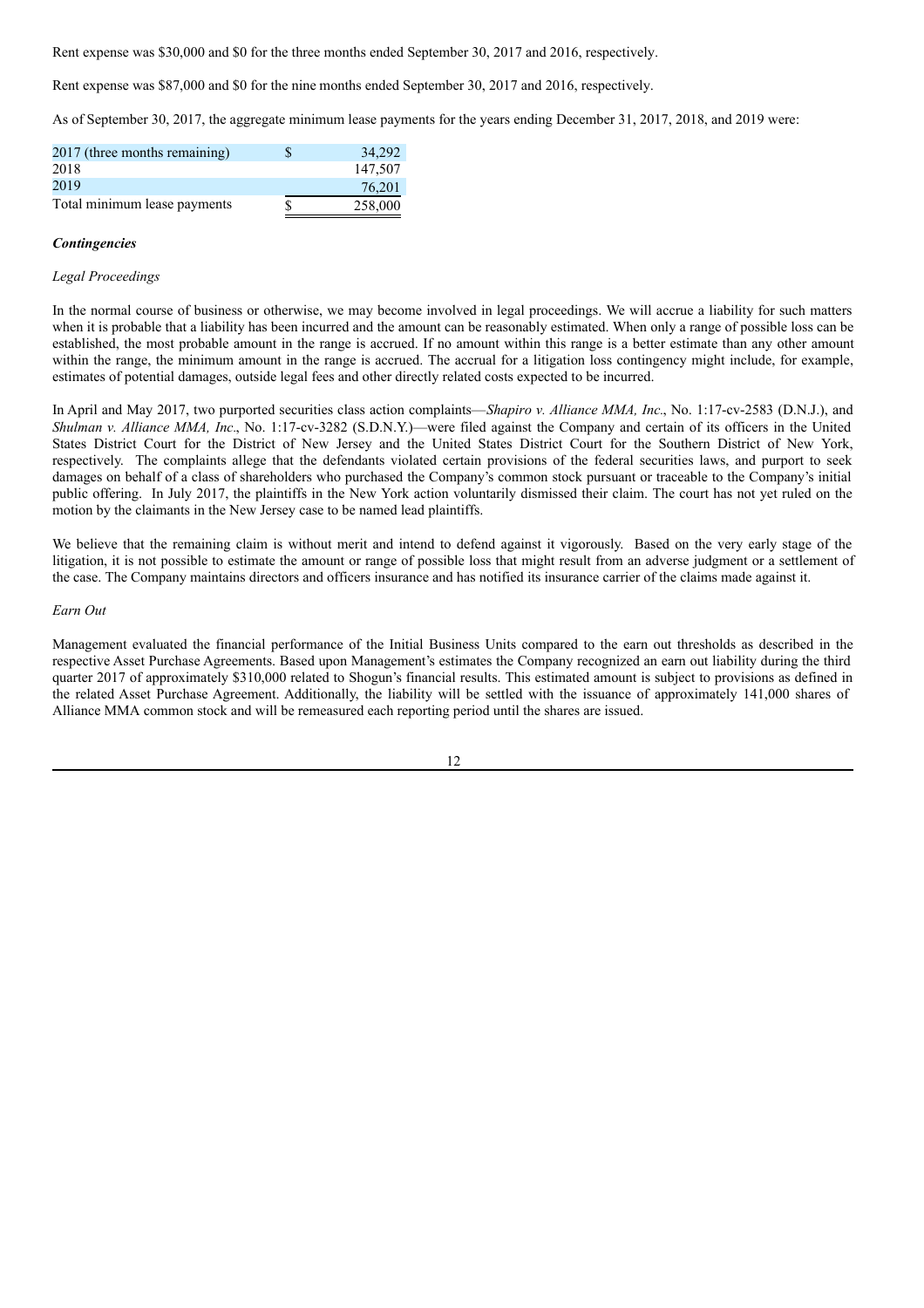# **Note 6. Stockholders' Equity**

#### *Common Stock Private Placement*

In July 2017, the board of directors approved the issuance of up to \$2.5 million of AMMA stock in one or more private placements. In July 2017, Board members and an employee executed subscription agreements for 513,761 units at a purchase price of \$1.09 per unit. In August 2017, the Company determined that the amount raised through such sales was insufficient to meet its current needs, and accordingly solicited subscription agreements from third parties for 965,000 units at \$1.00 per unit. Each unit sold in these placements consists of one restricted share of AMMA common stock and a warrant to acquire one share of common stock at an exercise price of \$1.50 per share. The Company issued all 1,478,761 shares of common stock sold in these placements on August 29, 2017.

#### *Stock Option Plan*

#### *Common Stock Grant*

In February 2017, the Company entered a consulting arrangement with DC Consulting for management consulting services with a term of one year and included the grant of 150,000 shares subject to board of director approval. In July 2017, the Company issued the 150,000 restricted shares to DC Consulting under the arrangement and recognized stock based compensation of approximately \$148,000, the fair value of the shares on the date of issuance, in relation to the common stock grant.

# *Option Grants*

On December 19, 2016, the Board of Directors of the Company awarded stock option grants under the 2016 Equity Incentive Plan to four employees to acquire an aggregate of 200,000 shares of the Company's common stock. The stock options have a term of 10 years and an exercise price of \$3.56 per share, vest annually over three years in three equal tranches and have a grant date fair value of \$497,840. The Company determined the fair value of the stock options using the Black-Scholes model. Each award was accepted by the recipient during the first quarter 2017 at which point the Company began to recognize stock-based compensation expense.

On February 1, 2017, the Company entered into an employment agreement with James Byrne as the Company's Chief Marketing Officer. In connection with Mr. Byrne's employment he was awarded a stock option grant to acquire 100,000 shares of the Company's common stock. The stock option has a term of 5 years, an exercise price of \$3.55, and a grant date fair value of \$247,882, and was fully-vested upon grant. The Company determined the fair value of the stock option using the Black-Scholes model.

On May 15, 2017, the Company entered into an employment agreement with Ira Rainess as the Company's EVP of Business Affairs. In connection with Mr. Rainess' employment, in September 2017, he was awarded a stock option grant to acquire 100,000 shares of the Company's common stock. The stock option has a term of 3 years, an exercise price of \$1.30, and a grant date fair value of \$53,306, and vests one half of the shares on the one year anniversary of the grant date of one half on the one year anniversary thereafter. The Company determined the fair value of the stock option using the Black-Scholes model.

#### *Warrant Grants*

On January 4, 2017, in connection with the acquisition of SuckerPunch, the Company entered an employment agreement with Bryan Hamper as Managing Director. Mr. Hamper was awarded a warrant to acquire 93,583 shares of the Company's common stock. The warrant has a term of 10 years, an exercise price of \$3.74, and a grant date fair value of \$181,920, and was fully-vested upon grant and is included as a component of the SuckerPunch purchase price. The Company determined the fair value of the warrant using the Black-Scholes model.

On March 10, 2017, the Company entered into a service agreement with World Wide Holdings and issued a warrant to acquire 250,000 shares of the Company's common stock. The warrant has an exercise price of \$4.50, term of three years and vest in equal one third increments on April 1, July 1 and October 1, 2017. The Company has recognized stock-based compensation expense of \$169,401 during the three months ended June 30, 2017 as the vendor is not required to perform future services to earn the warrant and the vesting provisions are only time based.

The number of shares of the Company's common stock that are issuable pursuant to warrant and stock option grants with time based vesting as of September 30, 2017 are:

|                                                                                                                    |           | <b>Warrant Grants</b> | <b>Stock Option Grants</b>                                 |                                                            |  |  |
|--------------------------------------------------------------------------------------------------------------------|-----------|-----------------------|------------------------------------------------------------|------------------------------------------------------------|--|--|
| Weighted-<br>Number of<br><b>Shares</b><br>Average<br><b>Exercise Price</b><br>Subject to<br>Warrants<br>Per Share |           |                       | Number of<br><b>Shares</b><br><b>Subject</b><br>to Options | Weighted-<br>Average<br><b>Exercise Price</b><br>Per Share |  |  |
| Balance at December 31, 2016                                                                                       | 222,230   | -S<br>7.43            | 200,000                                                    | 4.50<br>S                                                  |  |  |
| Granted                                                                                                            | 1,822,344 | 2.03                  | 400,000                                                    | 2.99                                                       |  |  |
| Exercised                                                                                                          |           |                       |                                                            |                                                            |  |  |
| Forfeited                                                                                                          |           |                       |                                                            |                                                            |  |  |
| Balance at September 30, 2017                                                                                      | 2,044,574 | 2.61                  | 600,000                                                    | 3.50<br>S                                                  |  |  |
| Exercisable at September 30, 2017                                                                                  | 482,480   | 5.70                  | 166,666                                                    | 3.93                                                       |  |  |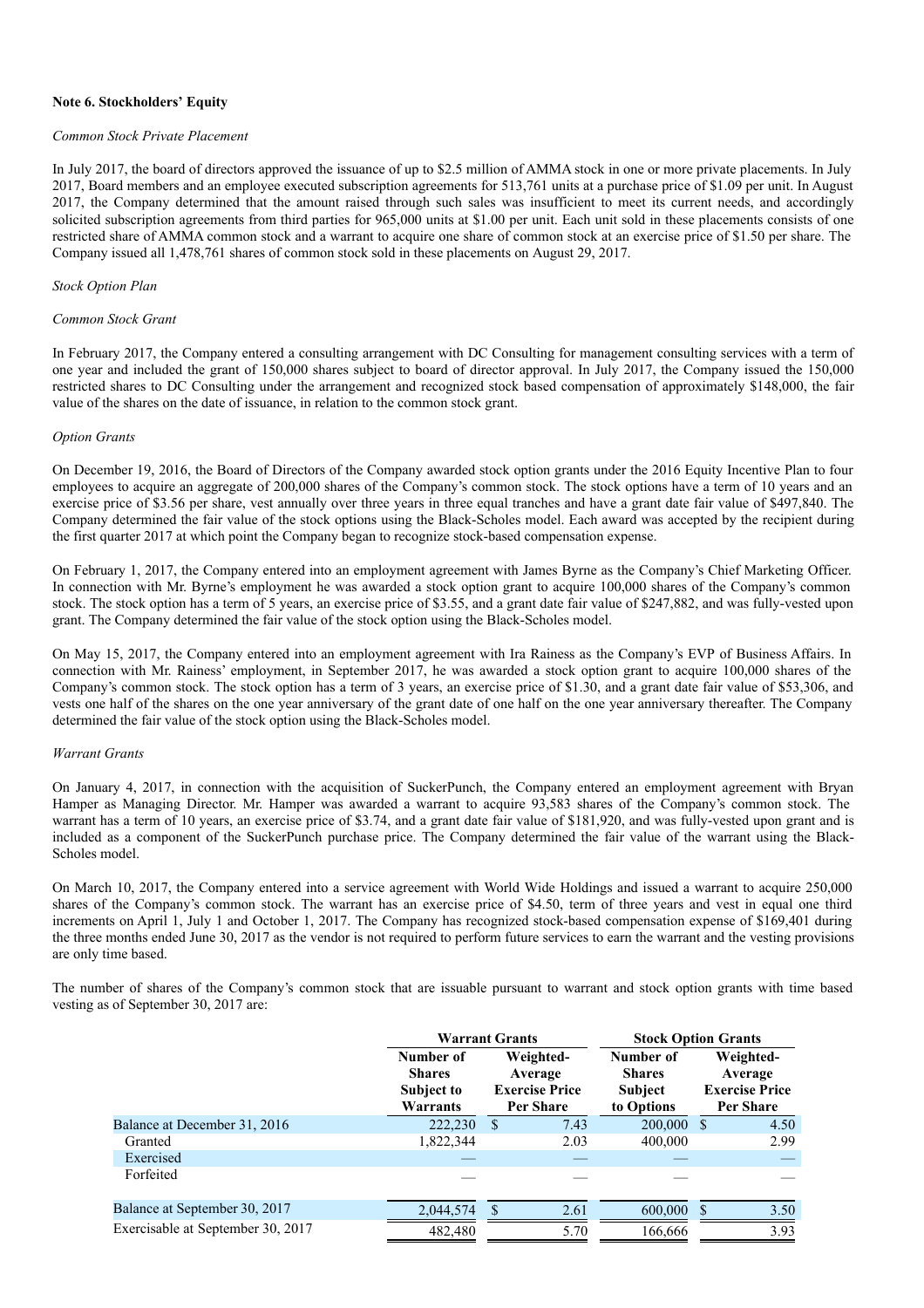As of September 30, 2017 and 2016, the total unrecognized expense for unvested stock options, net of expected forfeitures, was approximately \$642,694 and \$0, respectively, which is expected to be amortized on a weighted-average basis over a period of three years.

Stock-based compensation expense for the three and nine months ended September 30, 2017 and 2016 is as follows:

|                                    | Three Months Ended |         |  |  | Nine Months Ended |         |                                                                             |  |  |  |
|------------------------------------|--------------------|---------|--|--|-------------------|---------|-----------------------------------------------------------------------------|--|--|--|
|                                    |                    |         |  |  |                   |         | September 30, 2017 September 30, 2016 September 30, 2017 September 30, 2016 |  |  |  |
| General and administrative expense |                    | 227,010 |  |  |                   | 787.988 |                                                                             |  |  |  |

Stock-based compensation expense categorized by the equity components for the three and nine months ended September 30, 2017 and 2016 is as follows:

|                        | Three Months Ended |         |                                                                             |  | Nine Months Ended |         |  |  |  |
|------------------------|--------------------|---------|-----------------------------------------------------------------------------|--|-------------------|---------|--|--|--|
|                        |                    |         | September 30, 2017 September 30, 2016 September 30, 2017 September 30, 2016 |  |                   |         |  |  |  |
| Employee stock options |                    | 78.510  |                                                                             |  |                   | 470.087 |  |  |  |
| Warrants               |                    |         |                                                                             |  |                   | 169.401 |  |  |  |
| Common stock           |                    | 148.500 |                                                                             |  |                   | 148,500 |  |  |  |
|                        |                    | 227,010 |                                                                             |  |                   | 787.988 |  |  |  |

# **Note 7. Net Loss per Share**

Basic net loss per share is computed by dividing net loss for the period by the weighted average shares of common stock outstanding during each period. Diluted net loss per share is computed by dividing net loss for the period by the weighted average shares of common stock, common stock equivalents and potentially dilutive securities outstanding during each period. The Company uses the treasury stock method to determine whether there is a dilutive effect of outstanding option grants.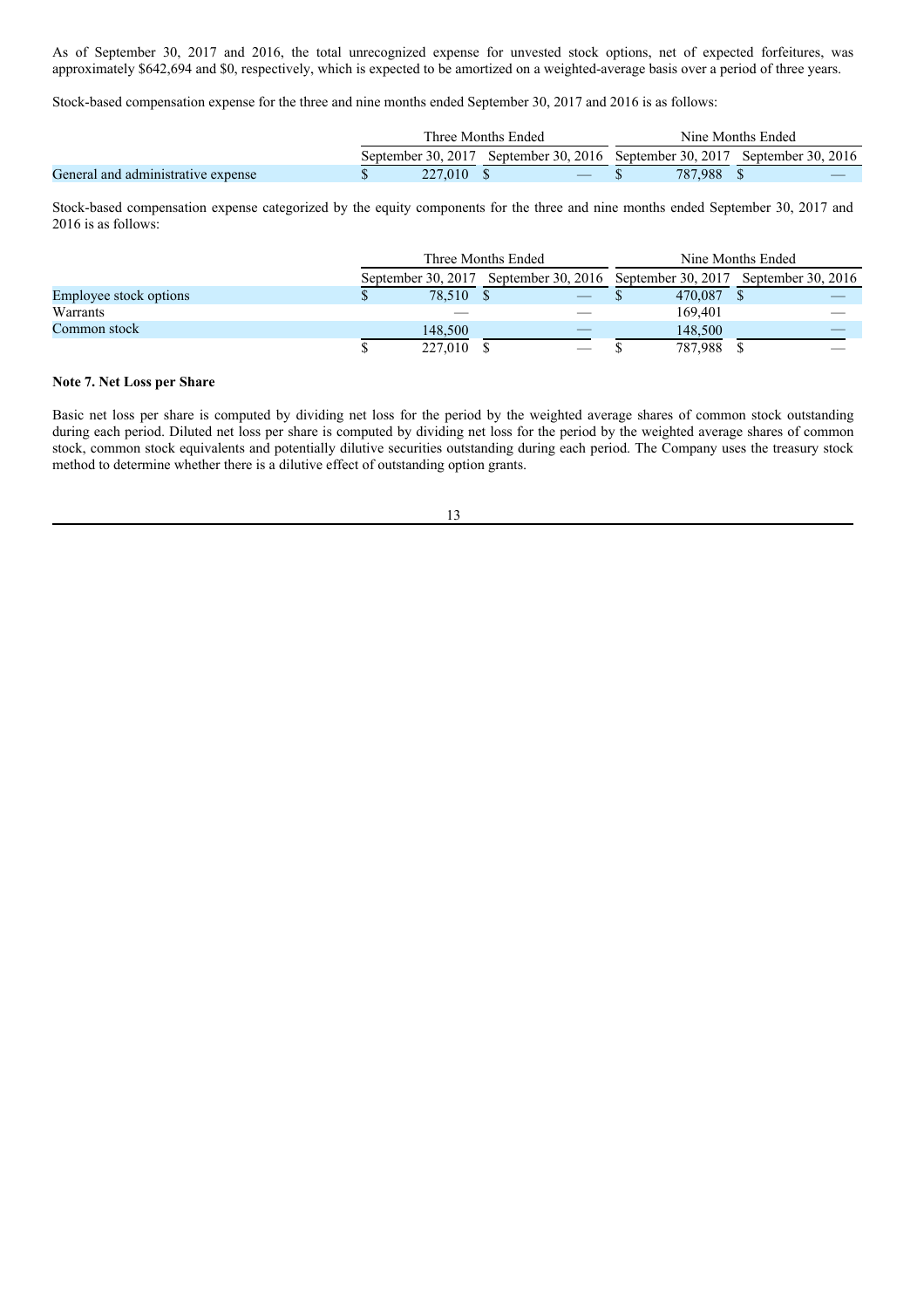The following table sets forth the computation of the Company's basic and diluted net loss per share for the periods presented:

|                                                               | <b>Three Months Ended</b><br>September 30, |  |            | <b>Nine Months Ended</b><br>September 30, |               |  |             |
|---------------------------------------------------------------|--------------------------------------------|--|------------|-------------------------------------------|---------------|--|-------------|
|                                                               | 2017                                       |  | 2016       |                                           | 2017          |  | 2016        |
| Net loss                                                      | (2,462,054)                                |  | (595, 411) |                                           | (7, 135, 962) |  | (3,414,352) |
|                                                               |                                            |  |            |                                           |               |  |             |
| Weighted-average common shares used in computing net loss per |                                            |  |            |                                           |               |  |             |
| share, basic and diluted                                      | 10.714.200                                 |  | 5.289.882  |                                           | 9.608.042     |  | 5,289,221   |
|                                                               |                                            |  |            |                                           |               |  |             |
| Net loss per share, basic and diluted                         | (0.23)                                     |  | (0.11)     |                                           | (0.74)        |  | (0.65)      |

The following securities were excluded from the computation of diluted net loss per share for the periods presented because including them would have been anti-dilutive:

|                                                          | <b>Three Months Ended</b><br>September 30, |      | <b>Nine Months Ended</b><br>September 30, |      |  |
|----------------------------------------------------------|--------------------------------------------|------|-------------------------------------------|------|--|
|                                                          | 2017                                       | 2016 | 2017                                      | 2016 |  |
| Stock options (exercise price \$3.55 - \$4.50 per share) | 166,666                                    |      | 166,666                                   |      |  |
| Warrants (exercise price \$4.50 - \$7.43)                | 482,480                                    |      | 482,480                                   |      |  |
| Total common stock equivalents                           | 649.146                                    |      | 649.146                                   |      |  |

# **Note 8. Income Taxes**

The Company recorded no income tax provision for the nine months ended September 30, 2017 and 2016, as the Company has incurred losses for these periods.

Income taxes are provided for the tax effects of transactions reported in the consolidated financial statements and consist of taxes currently due. Deferred taxes relate to differences between the basis of assets and liabilities for financial and income tax reporting which will be either taxable or deductible when the assets or liabilities are recovered or settled. In assessing the realizability of deferred tax assets, management considers whether it is more likely than not that some portion or all of the deferred income tax assets will not be realized. The ultimate realization of deferred income tax assets is dependent upon the generation of future taxable income during the periods in which those temporary differences become deductible. Management considers the scheduled reversal of deferred income tax liabilities, projected future taxable income, and tax planning strategies in making this assessment. Based on consideration of these items, management has established a full valuation allowance as it is more likely than not that the tax benefits will not be realized as of September 30, 2017.

# **Note 9. Subsequent Events**

In November 2017, the Company completed a private placement of 390,000 units at \$1.25 per unit for approximately \$488,000 in aggregate. Each unit consists of one restricted share of AMMA common stock and a warrant to acquire one-half share of common stock at an exercise price of \$1.75 per whole share.

In October 2017 a purported stockholders' derivative claim was filed against the Company and certain of its officers based on the same facts as described in the class action complaints described in Note 1.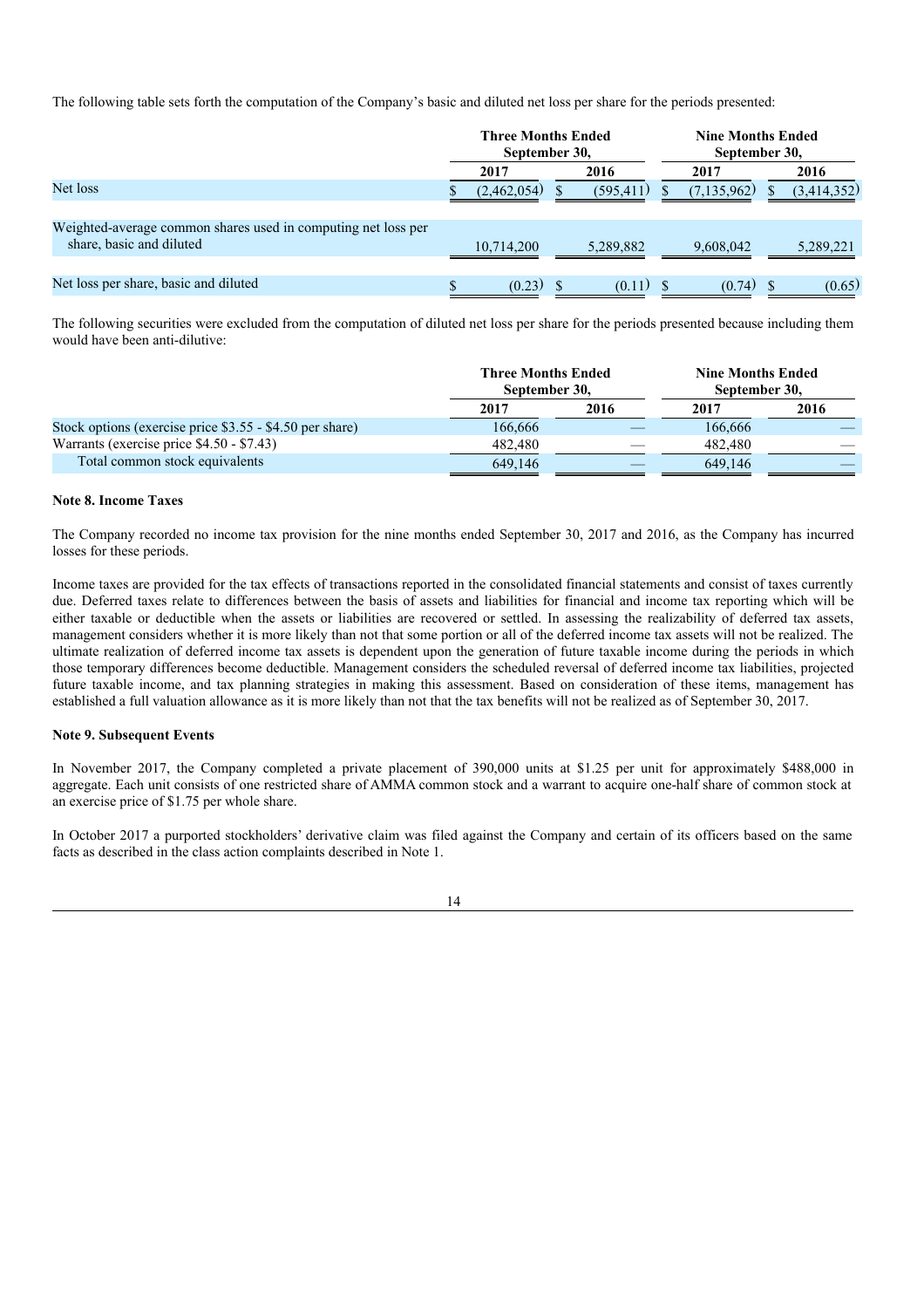#### **Item 2. Management's Discussion and Analysis of Financial Condition and Results of Operations**

# **Cautionary Statement Regarding Forward-Looking Statements**

This Quarterly Report on Form 10-Q and other written and oral statements made from time to time by us or on our behalf may contain "forward-looking statements" within the meaning of the Private Securities Litigation Reform Act of 1995. These statements relate to anticipated future events, future results of operations or future financial performance. In some cases, you can identify forward-looking statements by terminology such as, "may," "might," "will," "should," "intends," "expects," "plans," "goals," "projects," "anticipates," "believes," "estimates," "predicts," "potential," or "continue" and similar expressions or variations of such words that are intended to identify forward-looking statements, but are not the exclusive means of identifying forward-looking statements in this Quarterly Report. The identification of certain statements as "forward-looking" is not intended to mean that other statements not specifically identified are not forward-looking. All statements other than statements about historical facts are statements that could be deemed forward-looking *statements, including, but not limited to, statements that relate to:*

- · *Our ability to manage our growth;*
- Our ability to effectively integrate and manage the businesses of the regional MMA promotions and related businesses we acquired, to create synergies among the businesses, and to leverage these synergies to achieve our business objective of creating a *developmental league for the MMA industry;*
- Our ability to compete with other regional MMA promotions for top ranked professional MMA fighters and for television and other *content distribution arrangements;*
- · *Sustained growth in the popularity of MMA among fans;*
- · *Our ability to protect or enforce our intellectual property rights; and*
- · *Other statements made elsewhere in this quarterly report.*

Although forward-looking statements in this Quarterly Report reflect the good faith judgment of our management, such statements can only be based on facts and factors currently known by us. Consequently, forward-looking statements are inherently subject to risks, uncertainties, and changes in condition, significance, value and effect, including those discussed below under the heading "Risk Factors" within Part I, Item 1A of this Quarterly Report and other documents we file from time to time with the Securities and Exchange Commission, such as our annual reports on Form 10-K for the year ended December 31, 2016, our quarterly reports on Form 10-O and our current reports on Form 8-K. Such risks, uncertainties and changes in condition, significance, value and effect could cause our actual results to differ materially from those expressed herein and in ways not readily foreseeable. Readers are urged not to place undue reliance on these forward-looking statements, which speak only as of the date of this Quarterly Report and are based on information currently and reasonably known to us. We undertake no obligation to revise or update any forward-looking statements in order to reflect any event or circumstance that may arise after the date of this Quarterly Report. Readers are urged to review carefully and consider the various disclosures made in this Quarterly Report, which attempt to advise interested parties of the risks and factors that may affect our business, *financial condition, results of operations and prospects.*

#### **Corporate Information**

Our principal executive offices are located at 590 Madison Avenue, 21<sup>st</sup> Floor, New York, New York, 10022. Our telephone number is (212) 739-7825. We maintain a web site at www.alliancemma.com. The reference to the Company's website address does not constitute incorporation by reference of the information contained on this website.

In the Quarterly Report, the "Company", "we", "us", and "our" refers to Alliance MMA, Inc., which operates its business through its parent company and subsidiaries. Unless otherwise specified, the financial results in this Quarterly Report are those of the Company and its subsidiaries on a consolidated basis.

# **Business Overview**

# *Nature of Business*

The Company was formed on February 12, 2015 to acquire companies in the mixed martial arts ("MMA") industry, and to develop and promote fighters to the sport's highest level of professional competition, including The Ultimate Fighting Championship (UFC), Bellator MMA, World Series of Fighting (now known as the "Professional Fighter League") and other prestigious MMA promotions worldwide. The Company plans ultimately to promote over 125 domestic events per year, showcasing more than 1,000 fighters, through regional promotions operating under the Alliance MMA umbrella. As of the date of this filing, the Company has acquired 12 businesses and hired the general manager and staff of Explosive Fight Promotions in Ohio, to form the operations of Alliance MMA. See Note 1 *– "Description of Business and Basis of Presentation*" and Note 4 – "*Acquisitions*" of the Notes to Consolidated Financial Statements for additional information concerning the businesses acquired by the Company.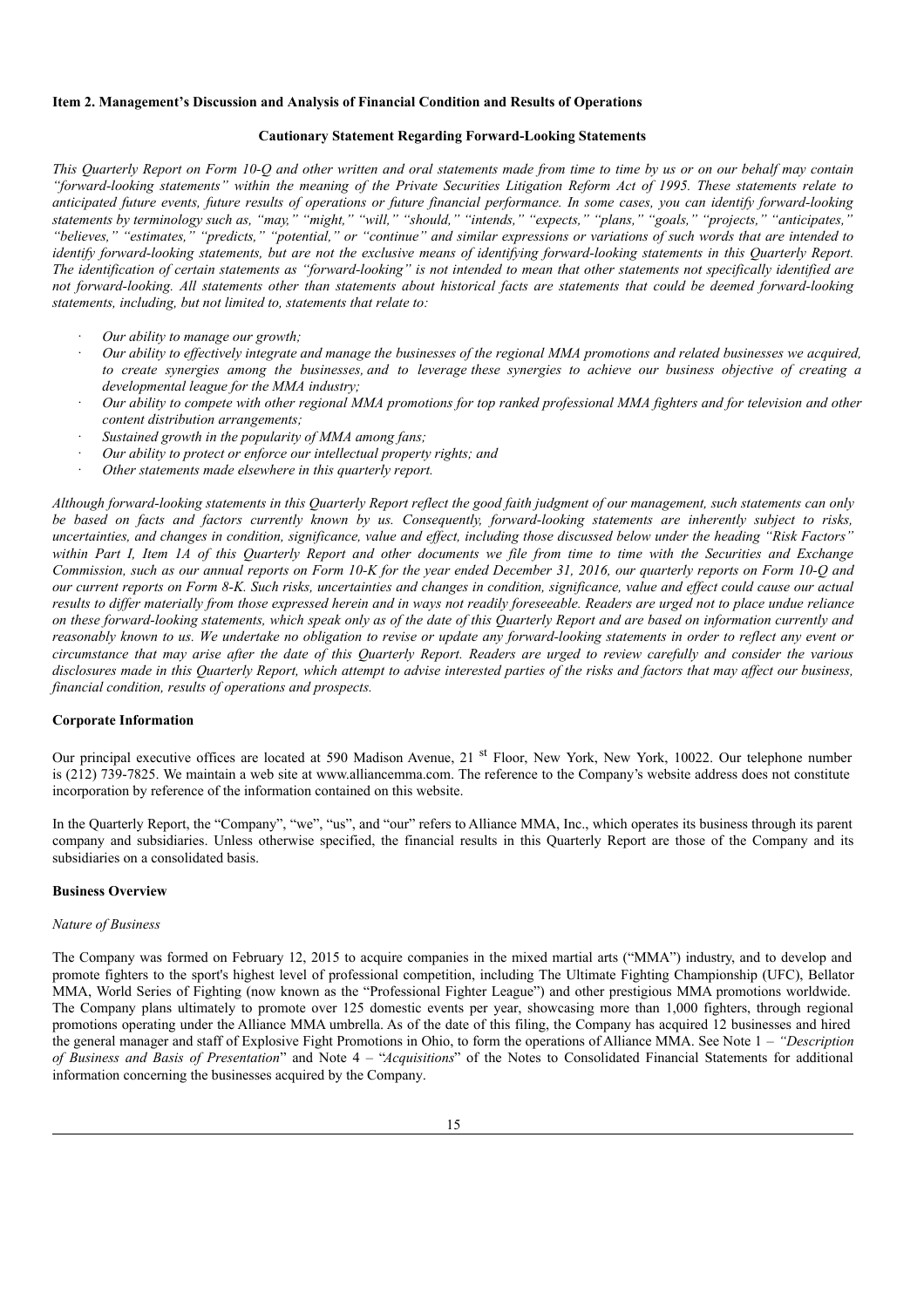# **Results of Operations - 3 Months Ended September 30, 2017**

# *Revenues*

Our revenue is derived primarily from promotional activities including gate receipts, venue fees, food and beverage sales, merchandise sales, and sponsorships. Revenue from ticket sales is realized at the conclusion of the promotion. The majority of our ticket sales are made in cash which is collected prior to the start of the event. Sponsorship and venue fees are earned with the completion of the event and customers typically pay such fees within 60 days following the event. We generate additional revenue from ticket services from CageTix, fees earned through broadcast television advertising, internet streaming pay-per-view offerings, video production services from Alliance Sports Media, and from management commissions associated with fighter purses, third-party video pay-per-view sales, personal brand sponsorships and ancillary activities from SuckerPunch.

Revenue for the three months ended September 30, 2017 was \$1.05 million, compared to \$0 in the same period 2016 as the Company had not yet commenced operations until the completion of our IPO. During the third quarter 2017 the Company held 23 promotions resulting in \$740,000 of revenue. Net revenue from ticket services, electronic content distribution and video production totaled \$59,000, and revenue from fighter-related commission was \$253,000. We expect revenues to increase as we continue to acquire MMA promotions and enhance the revenue opportunities for our existing promotions and related businesses.

#### *Expenses*

General and administrative expenses increased approximately \$1,395,000 to \$1,753,000 for the three months ended September 30, 2017 compared to \$358,000 in the same period of 2016. The third quarter 2016 General and Administrative expenses were composed of expenses in preparation of the Company's IPO including \$20,000 of stock based compensation \$42,000 of travel expenses \$77,000 of fees, \$13,000 of business insurance, \$31,000 of employee salary, \$17,000 of sales and marketing and \$158,000 of consulting services. Whereas the three months ended September 2017 reflect the integration and operation of the promotions we acquired during 2016 and 2017, and comprise primarily the following approximate expenditures:

- · \$765,000 of employee salary and benefits;
- · \$227,000 in stock-based compensation;1
- \$310,000 in earn out expense associated with the Initial Acquisitions;<sup>1</sup>
- $$(169,000)$  of amortization of intangible assets;<sup>1</sup>
- · \$41,000 of depreciation of fixed assets;1
- business-related travel of \$262,000;
- business insurance of \$35,000;
- sales and marketing expenses of \$135,000;
- IT-related expenses of \$53,000;
- · \$62,000 related to stock maintenance and listing fees, payroll services, postage and other general and administrative expenses; and
- \$32,000 in rent and leasehold expenses.

We believe professional and consulting expenses will continue to be a significant cost as we continue to evaluate and acquire companies.



<sup>&</sup>lt;sup>1</sup> These expenses, totaling \$409,000 represent non-cash charges.

Professional and consulting expenses decreased by \$20,000 compared to the quarter ended September 30, 2016, primarily as a result of an decrease in, legal fees of \$100,000 mainly related to the acquisitions and evaluation of potential acquisitions and preparation for our IPO in 2016 not incurred in 2017. 2017 legal fees mainly relate to fees to defend against a purported class action lawsuit. The reduction in legal fees was offset by an increase in consulting of \$55,000, investor relations of \$23,000.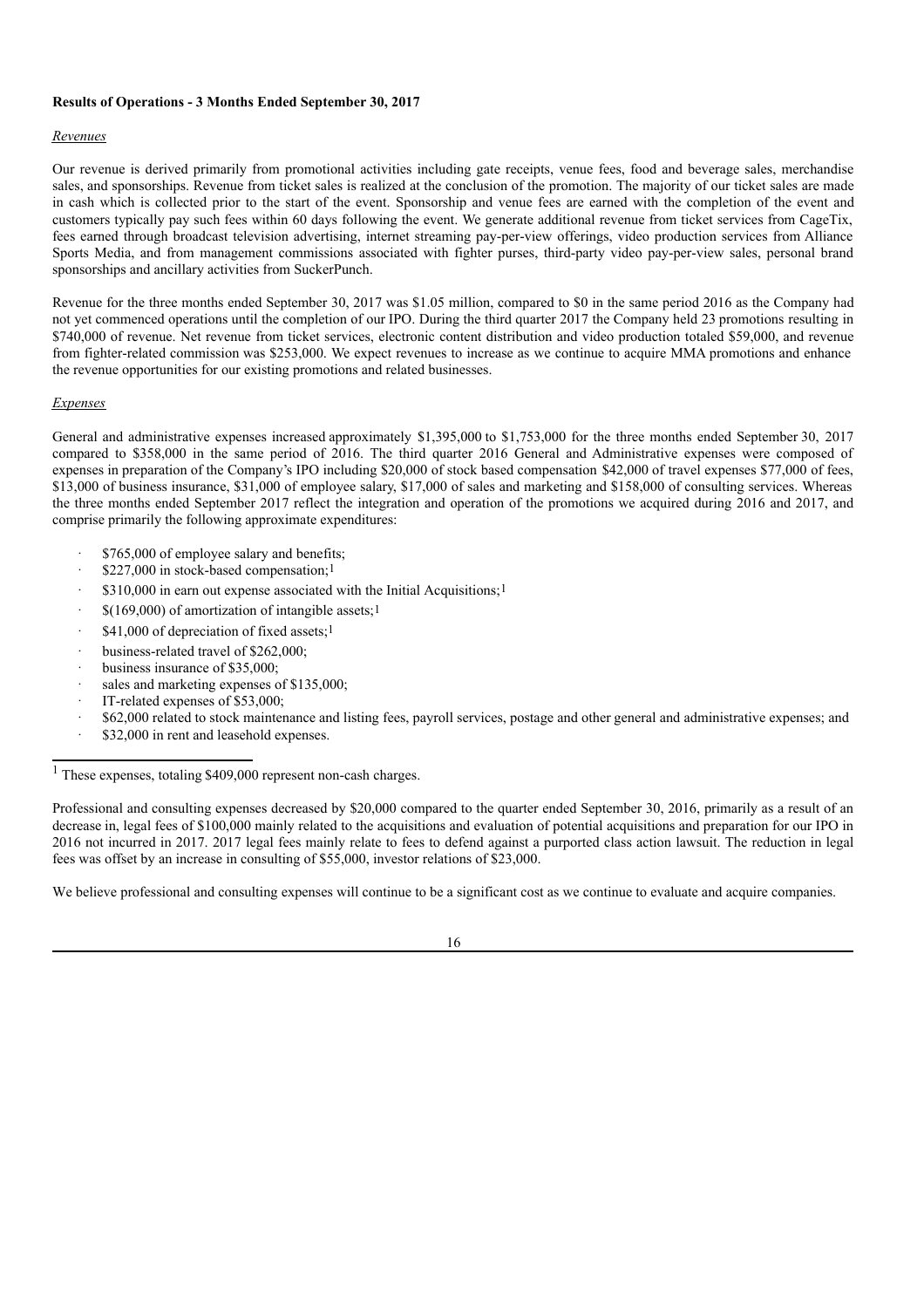# **Results of Operations - Nine Months Ended September 30, 2017**

#### *Revenues*

Revenue for the nine months ended September 30, 2017 was \$2.9 million compared to \$0 in the same period 2016 as the Company had not yet commenced operations until completion of our IPO in October 2016. During the nine months ended September 30, 2017, the Company held 47 promotions resulting in \$1,956,000 of revenue. Net revenue from ticket services, electronic content distribution and video production totaled \$249,000, and revenue from fighter-related commissions was \$736,000. We expect revenues to increase as we continue to acquire MMA promotions and enhance the revenue opportunities for our existing promotions and related businesses.

# *Expenses*

General and administrative expenses increased approximately \$3,500,000 to \$6,500,000 for the nine months ended September 30, 2017 compared to \$2,994,000 million in the same period of 2016. The nine months ended September 30, 2016 General and Administrative expenses were comprised of \$2,615,000 of stock-based compensation, \$46,000 of travel, \$78,000 of fees, \$13,000 of business insurance, \$31,000 of employee salary, \$25,000 of sales and marketing, and \$186,000 of consulting services. Whereas the nine months ended September 30, 2017 reflect the integration and operation of the promotions we acquired during 2016 and 2017, and comprise primarily the following approximate expenditures:

- \$2,705,000 of employee salary and benefits;
- \$788,000 in stock-based compensation;<sup>1</sup>
- · \$310,000 in earn out expense associated with the Initial Acquisitions;1
- \$894,000 of amortization of intangible assets;<sup>1</sup>
- \$97,000 of depreciation of fixed assets;<sup>1</sup>
- · business-related travel of \$543,000;
- business insurance of \$122,000;
- sales and marketing expenses of \$438,000;
- IT-related expenses of \$144,000;
- · \$360,000 related to stock maintenance and listing fees, payroll services, postage and other general and administrative expenses; and
- · \$93,000 in rent and leasehold expenses.

We believe professional and consulting expenses will continue to be a significant cost as we continue to evaluate and acquire companies.

<sup>&</sup>lt;sup>1</sup> These expenses, totaling \$2,089,000 represent non-cash charges.

Professional and consulting expenses increased by \$493,000 compared to the nine months ended September 30, 2016, primarily as a result of an increase in accounting and auditing related expenses of \$190,000, legal fees of \$110,000 mainly related to the acquisitions and evaluation of potential acquisitions and legal fees to defend against purported class action lawsuits, public relations expense of \$119,000 offset by a reduction in SEC related fees of \$18,000.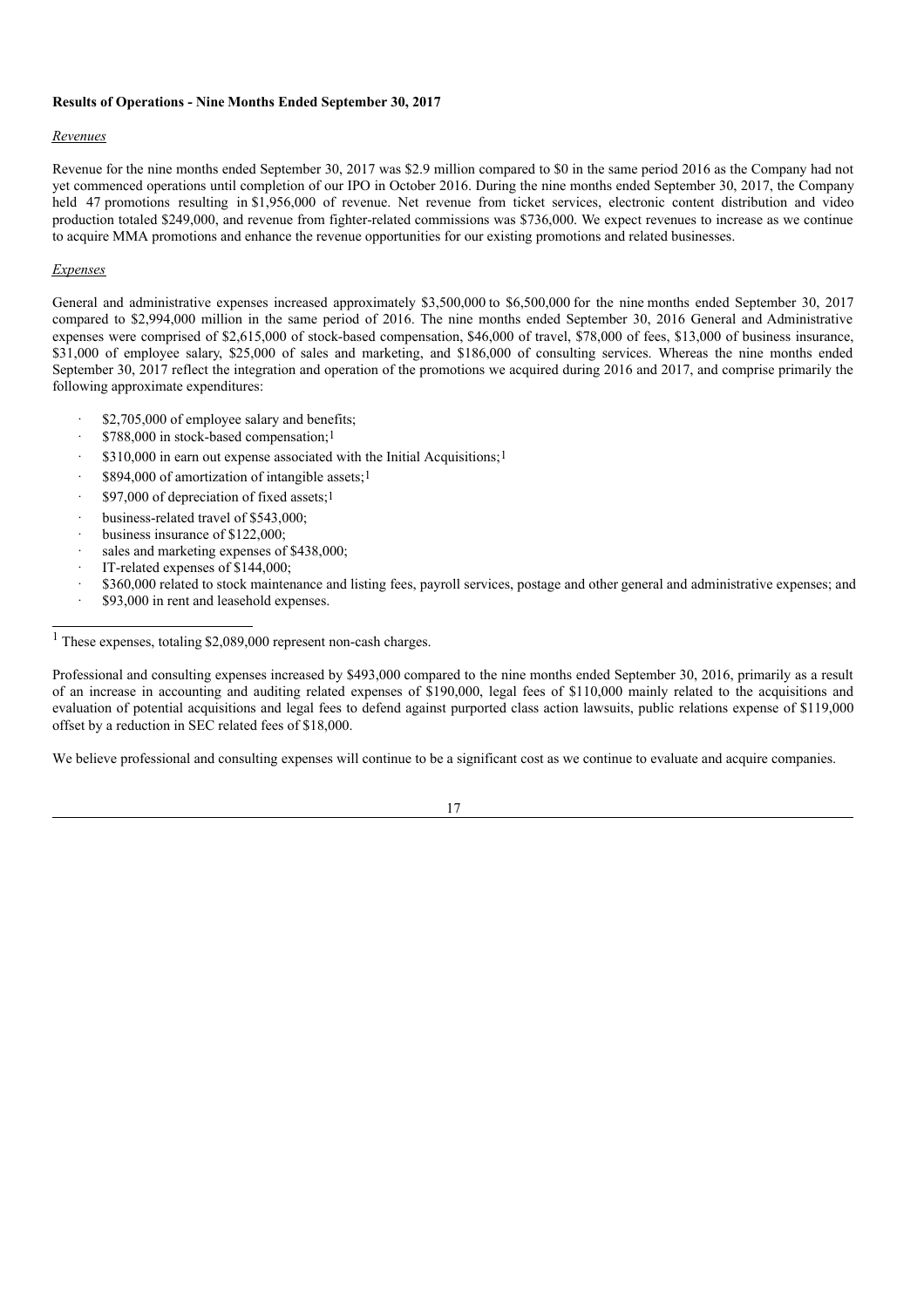# **Liquidity and Capital Resources**

Our primary sources of cash used in the nine months ended September 30, 2017 have been the issuance of stock in our initial public offering and subsequent private placements, and the operation of the combined Alliance MMA businesses.

As of September 30, 2017, our cash balance was \$1.0 million, which consists primarily of cash on deposit with banks. Our principal uses of cash include the acquisition of regional promotions, the payment of operating expenses, and the acquisition of capital assets.

|                                                    |      | Nine Months Ended September 30, |      |             |
|----------------------------------------------------|------|---------------------------------|------|-------------|
|                                                    | 2017 |                                 | 2016 |             |
| <b>Consolidated Statements of Cash Flows Data:</b> |      |                                 |      |             |
| Net cash used in operating activities              |      | $(4,158,826)$ \$                |      | (864,218)   |
| Net cash used in investing activities              |      | (1,008,950)                     |      | (1,391,736) |
| Net cash provided by financing activities          |      | 1.525,000                       |      | 7,378,830   |
| Net (decrease) increase in cash                    |      | (3,642,776)                     |      | 5,122,876   |

Our primary need for liquidity is to fund the working capital needs of our business, our planned capital expenditures, the continued acquisition of regional promotions and related companies, and general corporate purposes. We have incurred losses and experienced negative operating cash flows since the inception of our operations in October 2016. We believe, however, that the successful implementation of our business plan, along with other actions we have taken and will continue to take, will improve our operating margins and address corporate overhead expenditures.

Since completing our IPO in October 2016, we have focused primarily on building out a domestic MMA platform, which is expected eventually to include a presence in the top 20 media markets. To date, we have created a persistent brand presence in twelve markets through the acquisition of ten promotional businesses along with the promotion of regional Alliance MMA events in two additional markets. We have also continued to develop our existing media library of live MMA events, and have built a professional corporate infrastructure that will support our long-term goals. These activities and investments in our business directly support our stated goal of promoting at least 125 regional MMA events annually.

To ensure the Company's capital needs are met over the next twelve months, in August 2017, the Company completed a capital raise of approximately \$1.5 million through the placement of 1.5 million units which consist of one share of common stock and a warrant to purchase one share of common stock at an exercise price of \$1.50 per share.

In October and November 2017, the Company raised approximately \$488,000 through the placement of 390,000 units which consist of one share of common stock and a warrant to purchase one-half share of common stock at an exercise price of \$1.75 per whole share.

Additionally in November, the Company filed a Universal Shelf Registration Statement on Form S-3 which allows the Company to issue various types of securities up to an aggregate \$20 million.

Management is in negotiations with multiple national sponsors and, on the basis of those negotiations, expects to receive at least \$500,000 in national sponsorship revenue during the next twelve months.

Additionally, management is in discussions with national casinos to promote our MMA events at venues that would produce better margins through entertainment fees paid to the Company and, in certain cases, a reduction in event overhead through complimentary food and lodging for fighters and staff.

While many challenges associated with successfully executing our aggressive expansion plan exist, and while our historical operating results raise doubts with respect to our ability to continue as a going concern, we expect that our recent and anticipated financings, the continued implementation of our business plan and the expected increase in sponsorship revenue will provide sufficient liquidity and financial flexibility over the next twelve months. We cannot, however, predict with certainty the outcome of our actions to generate liquidity, including our success in raising additional capital or the anticipated results of our operations.

# **Operating Activities**

Cash used in operating our businesses was approximately \$4.2 million for the nine months ended September 30, 2017. For the nine months ended September 30, 2016, we used approximately \$0.9 million of cash in preparing for our initial public offering and the acquisition of the Initial Business Units.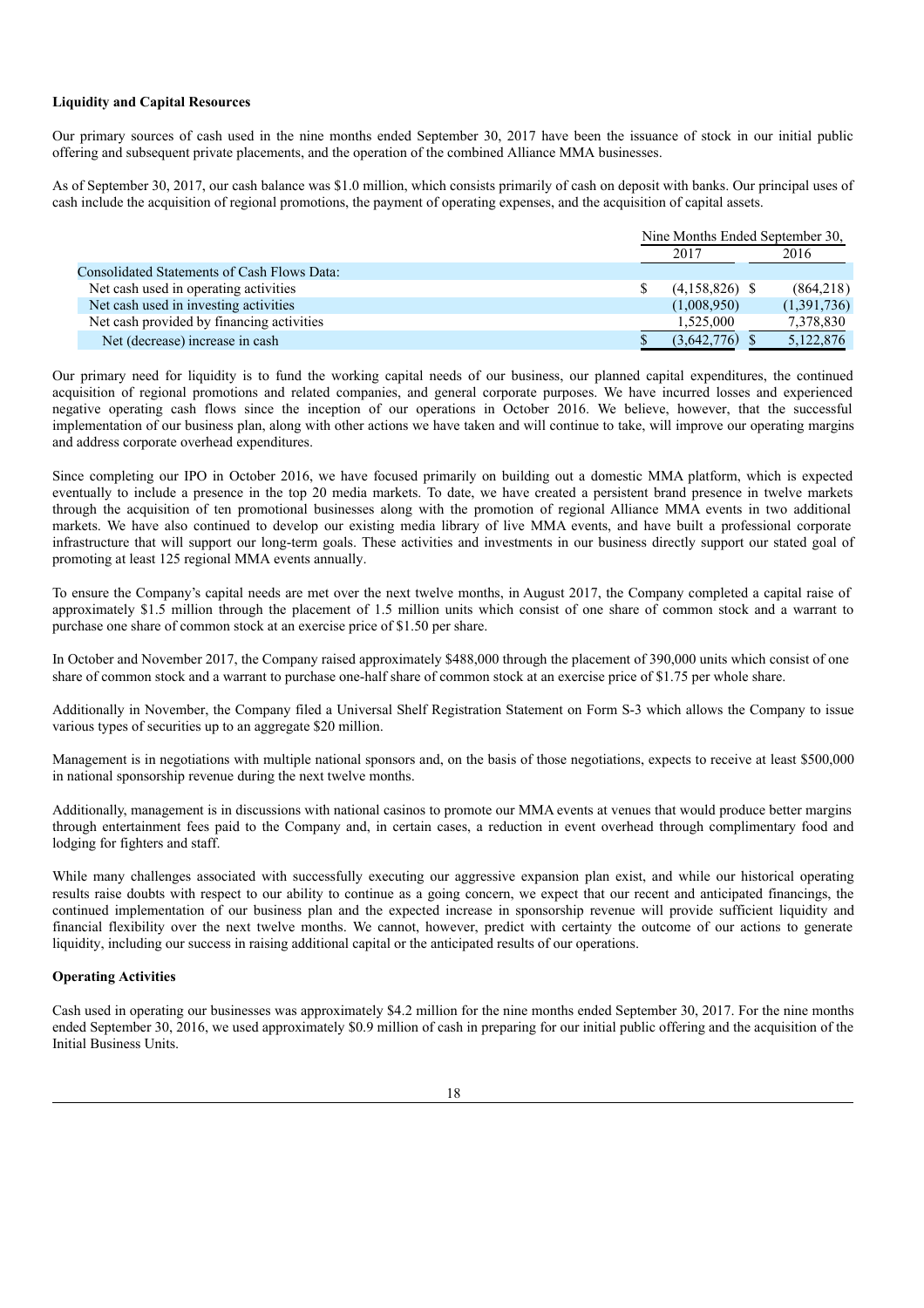Except for increases in costs related to the evaluation and acquisition of additional businesses (which will be offset by the revenues provided by such acquisitions), we do not anticipate a material increase in quarterly cash expenditures during the balance of 2017 unless we begin to acquire businesses at a faster pace. We expect it to take approximately twelve months from the date of acquisition to integrate the operations and cost structure of a promotion or other business, and produce the intended improvement in profitability.

# **Investing Activities**

Cash used in investing activities was approximately \$1.0 million for the nine months ended September 30, 2017, related to the acquisitions of SuckerPunch, Fight Time, NFC, Fight Club OC, and Victory totaling \$0.8 million in the aggregate, the acquisition of a video library from Sheffield for \$25,000, and fixed asset purchases totaling \$174,000.

Cash used in investing activities was \$1.4 million in 2016 related to acquisition of the Initial Business Units, and Initial Acquired assets.

# **Financing Activities**

Cash provided by financing activities was \$1.5 million for the nine months ended September 30, 2017, related to the private placement of common stock.

Cash provided by financing activities was \$7.4 million for the nine months ended September 30, 2016, primarily related to the Company's IPO.

# **Contractual Cash Obligations**

Our operating lease obligation represents the future minimum lease payments under non-cancelable facility operating lease.

See Note 5— "*Commitments and Contingencies*" of the Notes to Consolidated Financial Statements for additional detail.

# **Off-Balance Sheet Arrangements**

As of September 30, 2017, we did not have any off-balance sheet arrangements as defined in Item 303(a)(4)(ii) of Regulation S-K.

#### **Critical Accounting Policies and Estimates**

During the nine months ended September 30, 2017 there were no significant changes in our critical accounting policies with the exception of fighter commission revenue recognition policy. See Note 2 – *"Summary of Significant Accounting Policies* " of the Notes to the Condensed Consolidated Financial Statements for additional detail. For a discussion of our critical accounting policies and estimates, see Part II, Item 7 – *Management's Discussion and Analysis of Financial Condition and Results of Operations* in the Form 10-K.

# **Recent Accounting Pronouncements**

See Note 2— *"Recent Accounting Pronouncements"* of the Notes to Condensed Consolidated Financial Statements for a full description of recent accounting pronouncements including the respective expected dates of adoption.

# **Item 3. Quantitative and Qualitative Disclosures About Market Risk**

We are a smaller reporting company as defined by Rule 12b-2 of the Exchange Act and are not required to provide the information under this item.

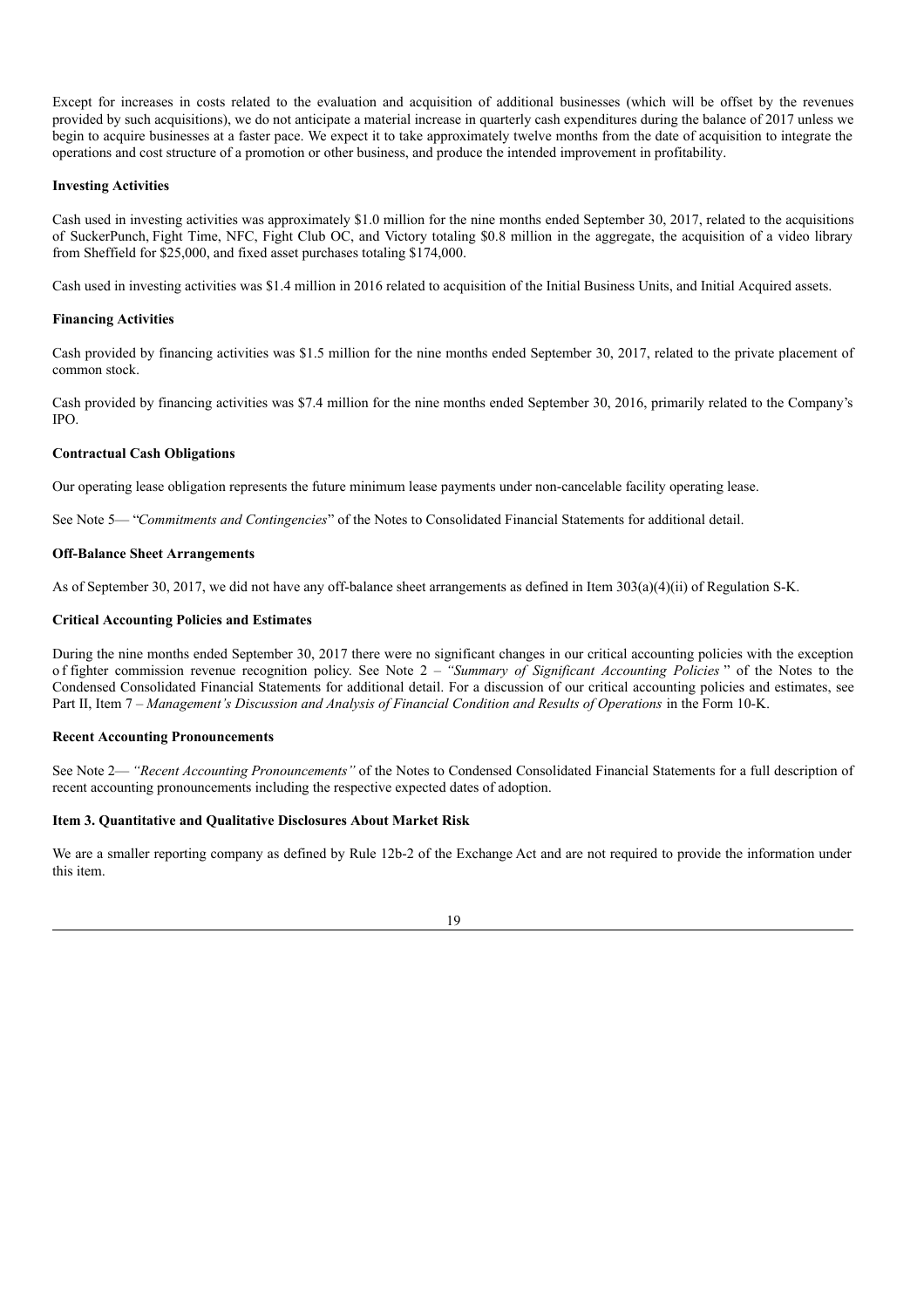#### **Item 4. Controls and Procedures**

### **Evaluation of Disclosure Controls and Procedures**

Attached as exhibits to this Form 10-Q are certifications of the Company's Chief Executive Officer and Chief Financial Officer, which are required in accordance with Rule 13a-14 of the Securities Exchange Act of 1934, as amended (the "Exchange Act"). This "Controls and Procedures" section includes information concerning the controls and controls evaluation referred to in the certifications and should be read in conjunction with the certifications for a more complete understanding of the topics presented.

This Quarterly Report on Form 10-Q does not include a report of management's assessment regarding internal control over financial reporting or an attestation report of the company's registered public accounting firm due to a transition period established by rules of the Securities and Exchange Commission for newly public companies.

As we are an emerging growth company and a newly-public company with a limited operating history following the completion of our initial public offering in October 2016, we have only recently commenced implementing "disclosure controls and procedures" ("Disclosure Controls"), as such term is defined in Rules  $13a-15(e)$  and  $15d-15(e)$  under the Exchange Act, which are designed to ensure that information required to be disclosed by us in reports that we file or submit under the Exchange Act is recorded, processed, summarized, and reported within the time periods specified in Securities and Exchange Commission rules and forms, and that such information is accumulated and communicated to our management, including our Chief Executive Officer and our Chief Financial Officer, to allow timely decisions regarding required disclosure.

There are inherent limitations to the effectiveness of any system of disclosure controls and procedures. Accordingly, even effective disclosure controls and procedures can only provide reasonable assurance of achieving their control objectives. We conducted an evaluation of the effectiveness of our Disclosure Controls as of September 30, 2017, the end of the period covered by this Quarterly Report on Form 10-Q. The Disclosure Controls evaluation was done under the supervision and with the participation of management, including our Chief Executive Officer and Chief Financial Officer. Based upon this evaluation, our Chief Executive Officer and Chief Financial Officer concluded that, due to our limited financial and manpower resources, our Disclosure Controls were not effective as of September 30, 2017, such that the information required to be disclosed by us in reports filed under the Exchange Act is (i) recorded, processed, summarized and reported within the time periods specified in the SEC's rules and forms and (ii) accumulated and communicated to our management, including our Chief Executive Officer and our Chief Financial Officer, as appropriate to allow timely decisions regarding disclosure.

Management is in the process of determining how best to implement an effective system to ensure that information required to be disclosed in this Quarterly Report on Form 10-Q and subsequent filings to be submitted under the Exchange Act will be recorded, processed, summarized and reported accurately. Our management intends to develop procedures to address these issues to the extent possible given the limitations in our financial and manpower resources. No assurance can be made the implementation of these controls and procedures will be completed in a timely manner or that such controls or procedures will be adequate once implemented.

# **Change in Internal Control over Financial Reporting**

There has been no change in the Company's internal control over financial reporting, as defined in Exchange Act Rules 13a-15(f) and 15d-15(f), during the Company's most recent quarter that has materially affected, or is reasonably likely to materially affect, the Company's internal control over financial reporting.

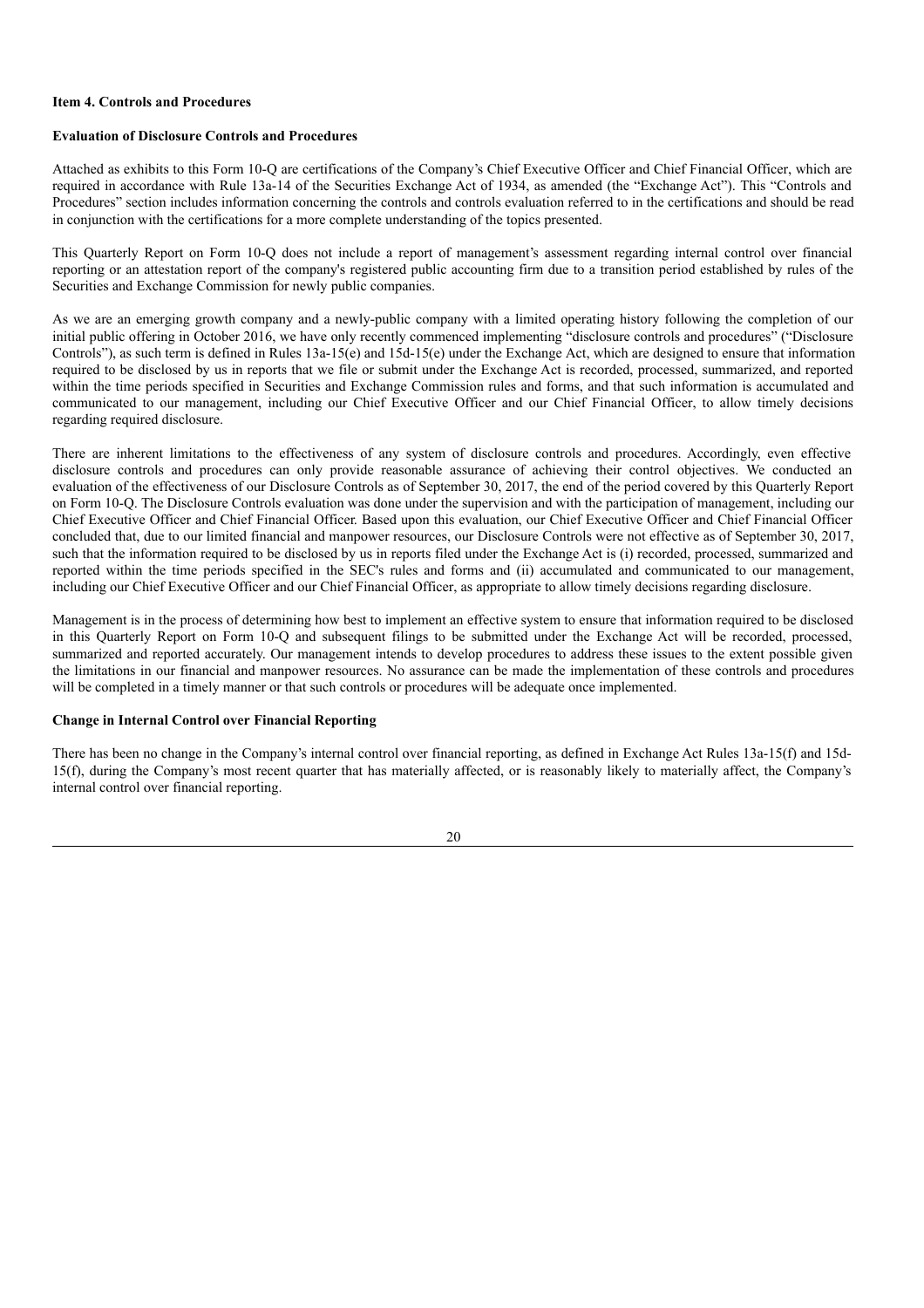# **PART II—OTHER INFORMATION**

# **Item 1. Legal Proceedings**

In the normal course of business or otherwise, we may become involved in legal proceedings. We will accrue a liability for such matters when it is probable that a liability has been incurred and the amount can be reasonably estimated. When only a range of possible loss can be established, the most probable amount in the range is accrued. If no amount within this range is a better estimate than any other amount within the range, the minimum amount in the range is accrued. The accrual for a litigation loss contingency might include, for example, estimates of potential damages, outside legal fees and other directly related costs expected to be incurred.

In April and May 2017, two purported securities class action complaints— *Shapiro v. Alliance MMA, Inc.*, No. 1:17-cv-2583 (D.N.J.), and *Shulman v. Alliance MMA, Inc.*, No. 1:17-cv-3282 (S.D.N.Y.)—were filed against the Company and certain of its officers in the United States District Court for the District of New Jersey and the United States District Court for the Southern District of New York, respectively. The complaints allege that the defendants violated certain provisions of the federal securities laws, and purport to seek damages on behalf of a class of shareholders who purchased the Company's common stock pursuant or traceable to the Company's initial public offering. In July 2017, the plaintiffs in the New York action voluntarily dismissed their claim. The court has not yet ruled on the motion by the claimants in the New Jersey case to be named lead plaintiffs.

In October 2017 a purported stockholders' derivative action was filed against the Company and certain of its officers based on the same facts as described in the purported class action complaints.

We believe that these claims are without merit and intend to defend against them vigorously. Based on the very early stage of the litigation, it is not possible to estimate the amount or range of possible loss that might result from an adverse judgment or a settlement of these cases. The Company maintain directors and officers insurance and has notified its insurance carrier of the claims made against it.

# **Item 1A. Risk Factors**

There have been no material changes to the Risk Factors disclosed in the Company's Form 10-K that was filed with the Securities and Exchange Commission on April 17, 2017.

# **Item 2. Unregistered Sales of Equity Securities and Use of Proceeds**

In July 2017, the board of directors approved the issuance up to \$2.5 million of AMMA stock in one or more private placements. In July 2017, certain board members and an employee executed subscription agreements for 513,761 units at a purchase price of \$1.09 per unit. In August 2017, the Company determined that the amount raised through such sales was insufficient to meet its current needs, and accordingly solicited subscription agreements from third parties for 965,000 units at a purchase price of \$1.00 per unit. Each unit sold in these placements consists of one restricted share of AMMA common stock and a warrant to acquire one share of common stock at a price of \$1.50 per share. The Company issued all 1,478,761 shares of common stock sold in these placements on August 29, 2017.

In November, 2017, the Company completed a private placement of 390,000 units at a purchase price of \$1.25 per unit for approximately \$488,000 in the aggregate. Each unit consists of one restricted share of AMMA common stock and a warrant to acquire one-half share of common stock at an exercise price of \$1.75 per whole share.

#### **Item 3. Defaults Upon senior Securities**

Not applicable.

#### **Item 4. Mine Safety Disclosures**

Not applicable.

#### **Item 5. Other Information**

On November 13, 2017, the Company received a letter from Nasdaq noting the vacancies created on the Company's Board of Directors, and on the Audit and Compensation Committees thereof, created by the departure of Mark Shefts from the Board on October 24, 2017. As a result of these vacancies, the Audit Committee currently has two independent members instead of the three independent members required by the Nasdaq's listing standards, and the Compensation Committee has one independent member instead of the required two. In the letter, Nasdaq informed the Company of the applicable "cure period" during which the Company must fill the outstanding vacancies on these committees, and that if the vacancies were not filled by the end of such cure period, the Company would be in violation of the Nasdaq's listing requirements. The cure period for both vacancies is the earlier to occur of the Company's next annual meeting of stockholders or October 24, 2018. Management has commenced a search for a new independent director to fill these vacancies.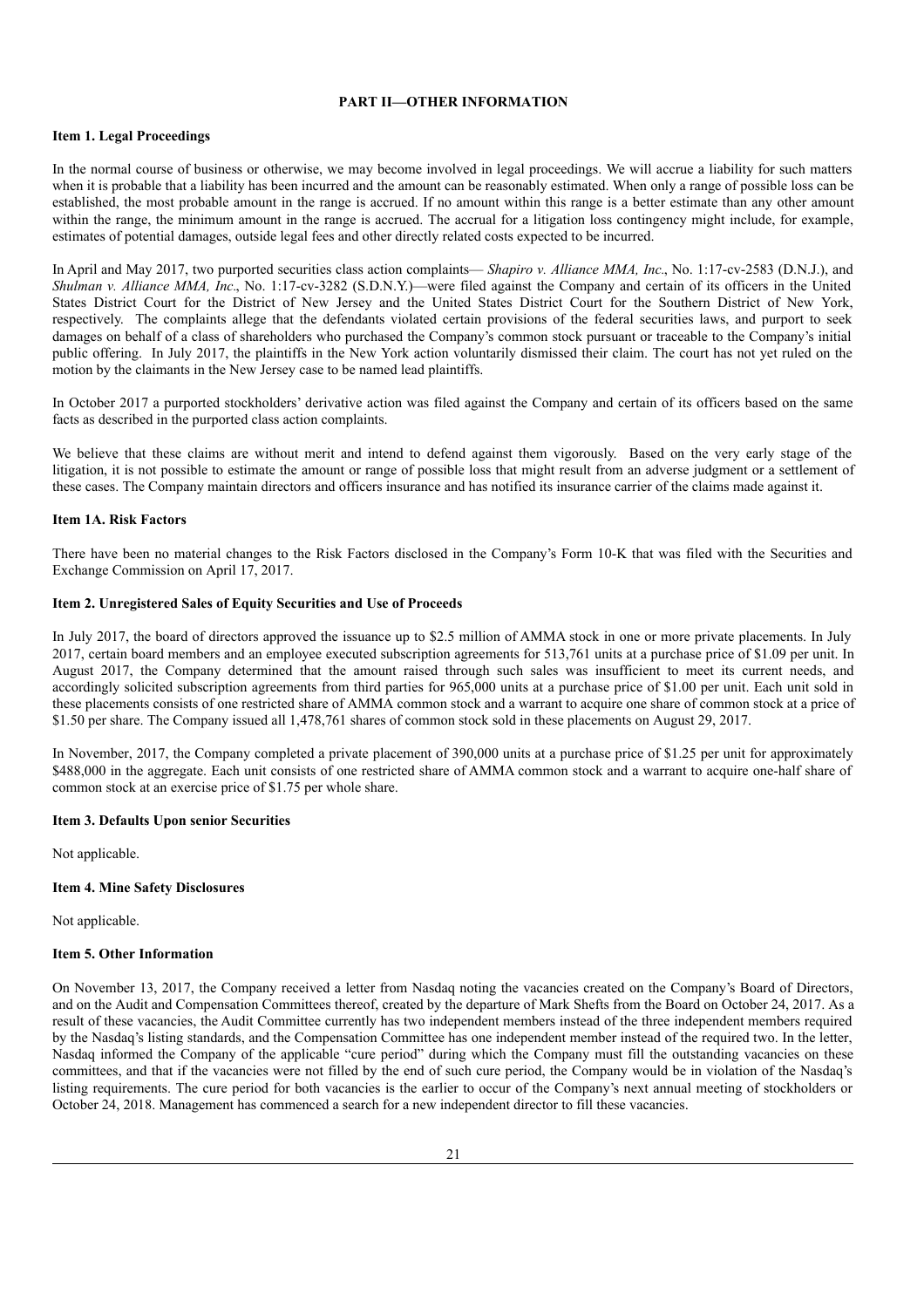# **Item 6. Exhibits.**

| <b>Exhibit</b><br>No.    | <b>Exhibit Title</b>                                                                                                                                          |
|--------------------------|---------------------------------------------------------------------------------------------------------------------------------------------------------------|
| $31.1*$                  | Certification of the Principal Executive Officer pursuant to Rule 13a-14(a) or 15d-14(a) of the Securities Exchange Act of<br>1934.                           |
| $31.2*$                  | Certification of the Principal Financial Officer pursuant to Rule 13a-14(a) or 15d-14(a) of the Securities Exchange Act of<br>1934.                           |
| $32.1(1)^*$              | Certification of the Principal Executive Officer pursuant to 18 U.S.C. Section 1350, as adopted pursuant to Section 906 of<br>the Sarbanes-Oxley Act of 2002. |
| $32.2(1)$ *              | Certification of the Principal Financial Officer pursuant to 18 U.S.C. Section 1350, as adopted pursuant to Section 906 of<br>the Sarbanes-Oxley Act of 2002. |
| 101.INS                  | XBRL Instance Document*                                                                                                                                       |
| 101.SCH                  | XBRL Taxonomy Extension Schema Document*                                                                                                                      |
| 101.CAL                  | XBRL Taxonomy Calculation Linkbase Document*                                                                                                                  |
| 101.LAB                  | XBRL Taxonomy Label Linkbase Document*                                                                                                                        |
| 101.PRE                  | XBRL Taxonomy Presentation Linkbase Document*                                                                                                                 |
| 101.DEF                  | XBRL Taxonomy Extension Definition Document*                                                                                                                  |
| Filed Herewith<br>$\ast$ |                                                                                                                                                               |

(1) The certifications on Exhibit 32 hereto are deemed not "filed" for purposes of Section 18 of the Exchange Act or otherwise subject to the liability of that Section. Such certifications will not be deemed incorporated by reference into any filing under the Securities Act or the Exchange Act.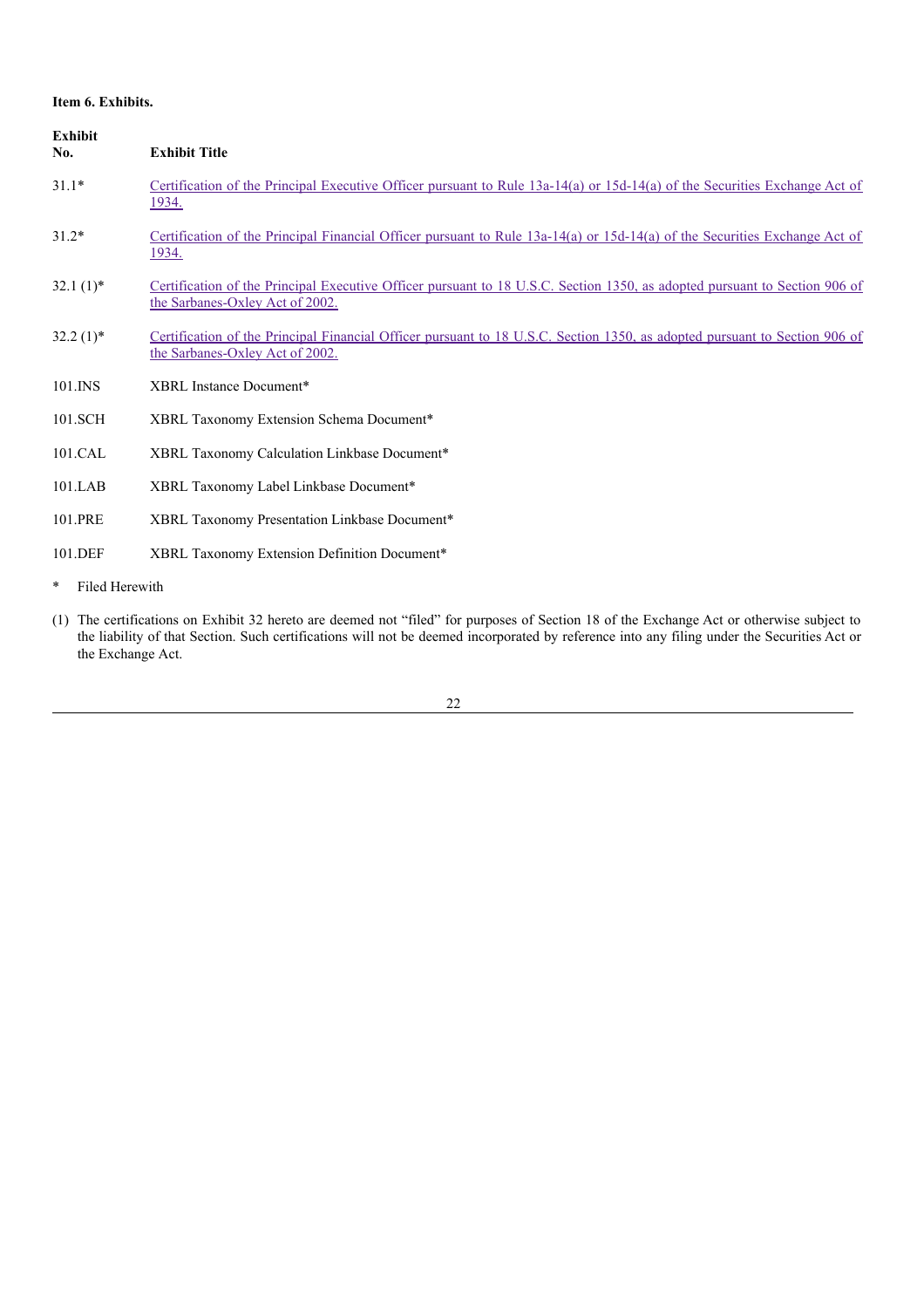# **SIGNATURES**

Pursuant to the requirements of the Securities Exchange Act of 1934, the registrant has duly caused this report to be signed on its behalf by the undersigned, thereunto duly authorized.

# **ALLIANCE MMA, INC**

Date: November 14, 2017 By: /s/ Paul Danner

Name: Paul Danner Title: Chief Executive Officer (Principal Executive Officer)

By: /s/ John Price

Name: John Price Title: Chief Financial Officer (Principal Financial Officer) (Principal Accounting Officer)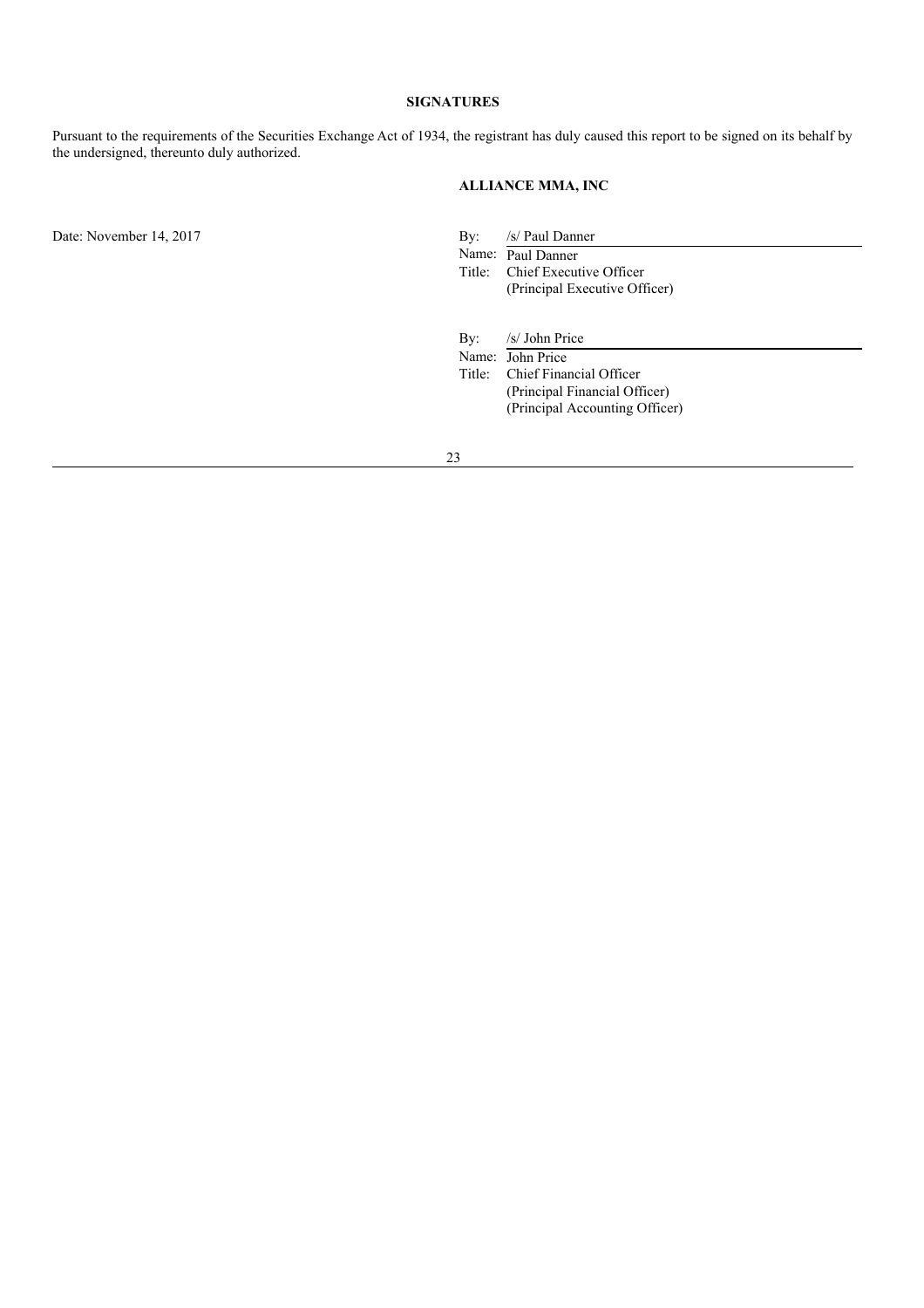# **CERTIFICATION**

I, Paul Danner, certify that:

- 1. I have reviewed this Quarterly Report on Form 10-Q of Alliance MMA, Inc.;
- 2. Based on my knowledge, this report does not contain any untrue statement of a material fact or omit to state a material fact necessary to make the statements made, in light of the circumstances under which such statements were made, not misleading with respect to the period covered by this report;
- 3. Based on my knowledge, the financial statements, and other financial information included in this report, fairly present in all material respects the financial condition, results of operations and cash flows of the registrant as of, and for, the periods present in this report;
- 4. The registrant's other certifying officer and I are responsible for establishing and maintaining disclosure controls and procedures (as defined in Exchange Act Rules 13a-15(e) and 15d-15(e)):
	- a) Designed such disclosure controls and procedures, or caused such disclosure controls and procedures to be designed under our supervision, to ensure that material information relating to the registrant, including its consolidated subsidiaries, is made known to us by others within those entities, particularly during the period in which this report is being prepared;
	- b) Evaluated the effectiveness of the registrant's disclosure controls and procedures and presented in this report our conclusions about the effectiveness of the disclosure controls and procedures, as of the end of the period covered by this report based on such evaluation; and
	- c) Disclosed in this report any change in the registrant's internal control over financing reporting that occurred during the registrant's most recent fiscal quarter (the registrant's fourth fiscal quarter in the case of an annual report) that has materially affected, or is reasonably likely to materially affect, the registrant's internal control over financial reporting; and
- 5. The registrant's other certifying officer and I have disclosed, based on our most recent evaluation of internal control over financial reporting, to the registrant's auditors and the audit committee of the registrant's board of directors (or persons performing the equivalent functions):
	- a) All significant deficiencies and material weaknesses in the design or operation of internal control over financial reporting which are reasonably likely to adversely affect the registrant's ability to record, process, summarize and report financial information; and
	- b) Any fraud, whether or not material, that involves management or other employees who have a significant role in the registrant's internal control over financial reporting.

Date: November 14, 2017 By: /s/Paul Danner

Paul Danner Chief Executive Officer (Principal Executive Officer)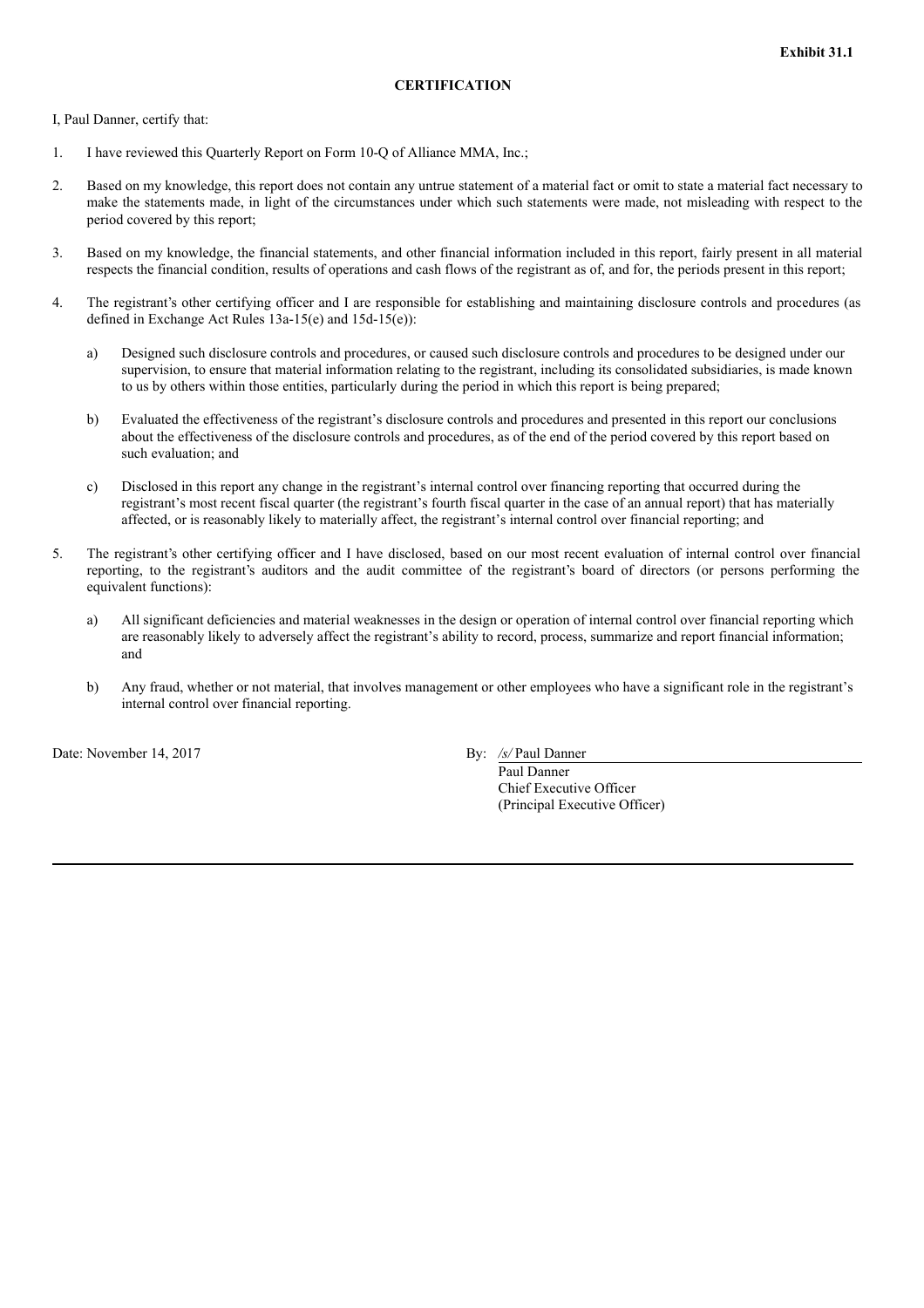# **CERTIFICATION**

I, John Price, certify that:

- 1. I have reviewed this Quarterly Report on Form 10-Q of Alliance MMA, Inc.;
- 2. Based on my knowledge, this report does not contain any untrue statement of a material fact or omit to state a material fact necessary to make the statements made, in light of the circumstances under which such statements were made, not misleading with respect to the period covered by this report;
- 3. Based on my knowledge, the financial statements, and other financial information included in this report, fairly present in all material respects the financial condition, results of operations and cash flows of the registrant as of, and for, the periods present in this report;
- 4. The registrant's other certifying officer and I are responsible for establishing and maintaining disclosure controls and procedures (as defined in Exchange Act Rules 13a-15(e) and 15d-15(e)):
	- a) Designed such disclosure controls and procedures, or caused such disclosure controls and procedures to be designed under our supervision, to ensure that material information relating to the registrant, including its consolidated subsidiaries, is made known to us by others within those entities, particularly during the period in which this report is being prepared;
	- b) Evaluated the effectiveness of the registrant's disclosure controls and procedures and presented in this report our conclusions about the effectiveness of the disclosure controls and procedures, as of the end of the period covered by this report based on such evaluation; and
	- c) Disclosed in this report any change in the registrant's internal control over financing reporting that occurred during the registrant's most recent fiscal quarter (the registrant's fourth fiscal quarter in the case of an annual report) that has materially affected, or is reasonably likely to materially affect, the registrant's internal control over financial reporting; and
- 5. The registrant's other certifying officer and I have disclosed, based on our most recent evaluation of internal control over financial reporting, to the registrant's auditors and the audit committee of the registrant's board of directors (or persons performing the equivalent functions):
	- a) All significant deficiencies and material weaknesses in the design or operation of internal control over financial reporting which are reasonably likely to adversely affect the registrant's ability to record, process, summarize and report financial information; and
	- b) Any fraud, whether or not material, that involves management or other employees who have a significant role in the registrant's internal control over financial reporting.

Date: November 14, 2017 By: /s/John Price

John Price Principal Financial Officer (Principal Accounting Officer)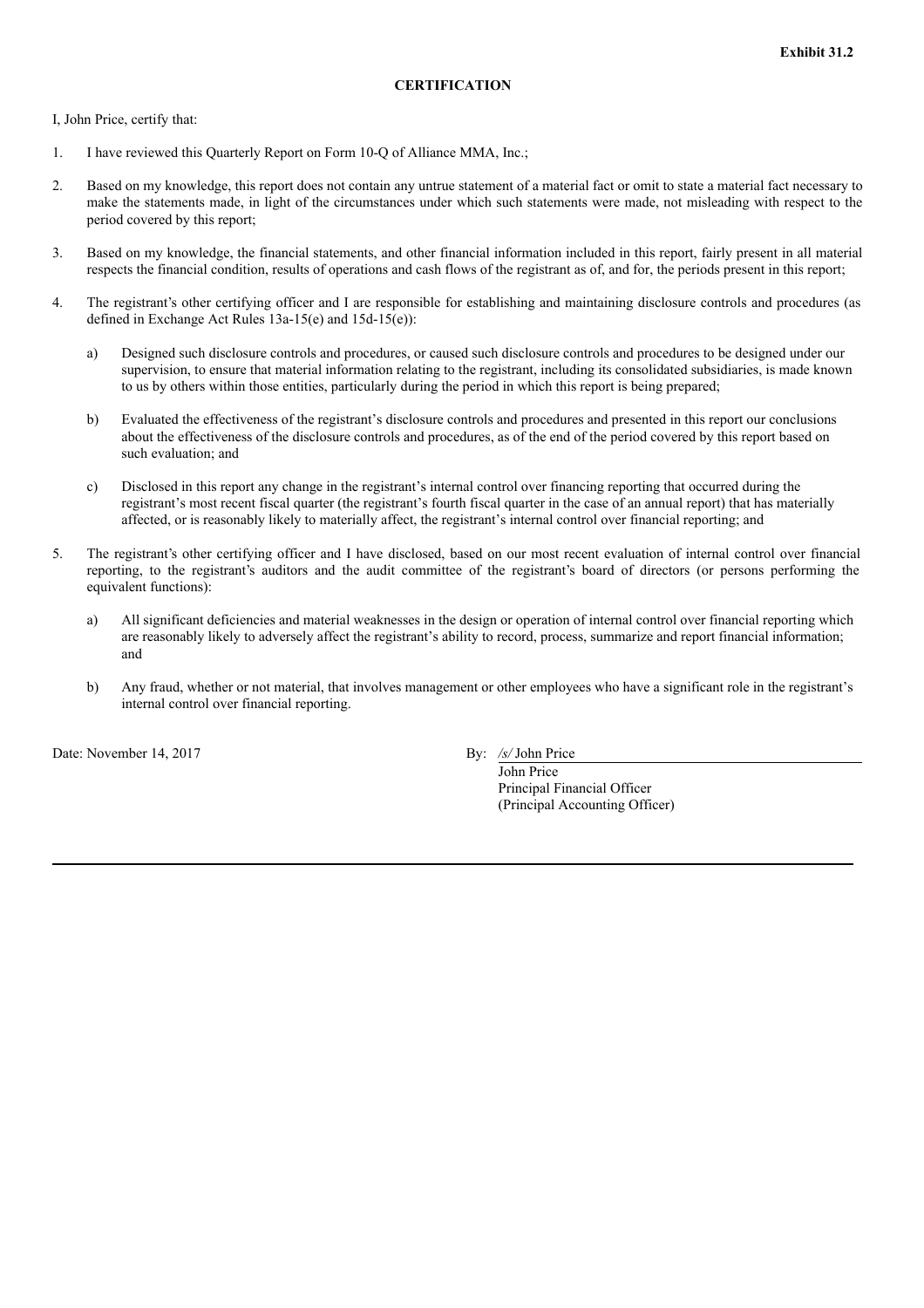### **Certificate Pursuant to Rule 13a-14(b) of the Securities Exchange Act of 1934 and 18 U.S.C. Section 1350**

In connection with this Quarterly Report (the "Report") of Alliance MMA, Inc., a Delaware corporation (the "Company"), on Form 10-Q for the three months ended September 30, 2017, as filed with the U.S. Securities and Exchange Commission, I, Paul Danner, Principal Executive Officer, certify, pursuant to Rule 13a-14(b) of the Securities Exchange Act of 1934 and 18 U.S.C. Section 1350, as adopted pursuant to Section 906 of the Sarbanes-Oxley Act of 2002, that to my knowledge:

- (1) The Report fully complies with the requirements of Section 13(a) or 15(d) of the Securities Exchange Act of 1934, as amended; and
- (2) The information contained in the Report, fairly presents, in all material respects, the financial condition and results of operations of the Company.

Date: November 14, 2017 By: /s/Paul Danner

Paul Danner Chief Executive Officer (Principal Executive Officer)